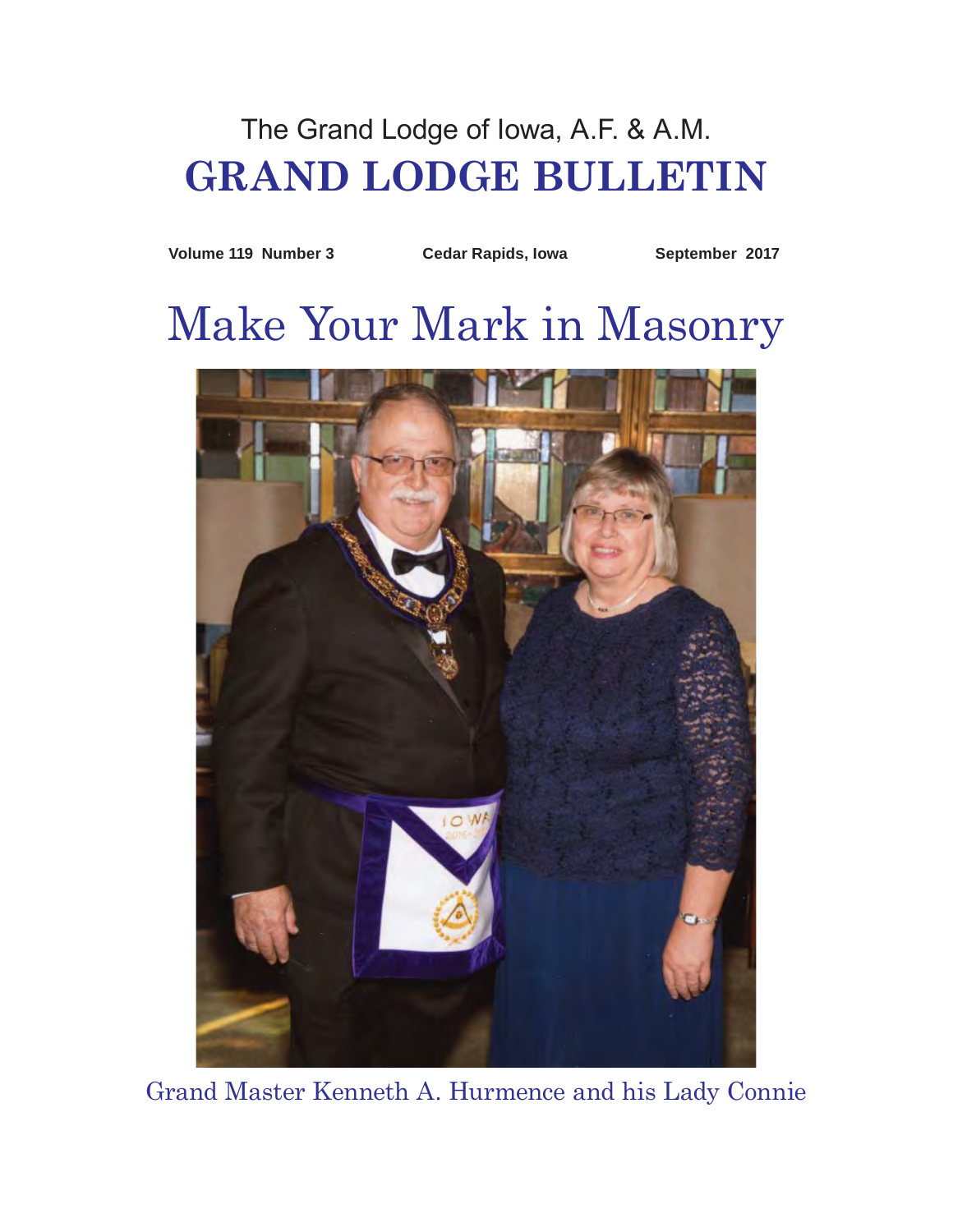#### **GRAND LODGE OFFICERS 2016-2017**

Grand Master Kenneth A. Hurmence, Cedar Falls Deputy Grand Master John A. "Jack" Cook, Mount Ayr Senior Grand Warden William W. Post, West Des Moines Junior Grand Warden Rick N. Mc Campbell, Creston Grand Treasurer George S. Eichhorn, Johnston Grand Secretary Craig L. Davis, Cedar Rapids Grand Chaplain Eric J. Sommermeyer, Decorah Deputy Grand Secretary Tim S. Anderson, Cedar Rapids Grand Marshall Jamie D. Johnson, Marion Senior Grand Deacon Robert W. White, Osceola Junior Grand Deacon Richard J. Hofmeyer, Fayette Senior Grand Steward Marvin D. Kendall, Pella Junior Grand Steward William R. Dayton, Malcom Grand Tyler Monte L. Harris, Davenport Grand Musician Jeremy W. Owens , Sioux City

#### **GRAND LODGE TRUSTEES**

Robert H. "Bud" Erickson, P.G.M., Chairman, Des Moines WIlliam K. Paisley, P.G.T., Omaha, NE Eric A. Rozeboom, P.G.M., Sanborn

#### **BOARD OF CUSTODIANS**

Terry E. Osborne, P.J.G.W., Chairman, Brooklyn Arthur G. Crandon, P.G.M., Gilman Loren C. Stein, P.J.G.W., Secretary, Burlington

**HOSPITAL CONTACTS**

MSA Veterans Hospital Visitors: Iowa City - Robert J. Holliday, P.J.G.W., Bettendorf Des Moines -

**TRUSTEES GRAND CHARITY FUNDS** Realff H. Ottesen, P.J.G.W., Hampton IL Eldon F. Walton, West Des Moines Theodore C. Wiley, P.J.G.W., Mount Pleasant Damian N. Hurmence, Cedar Falls Jason A. Wolcott, Tipton *Cris Vetter, Secretary, Iowa Masonic Health Facilities,* 

*Bettendorf 52722-8370*

#### **TRUSTEES ROWLEY MEMORIAL MASONIC TRUST** Neal R. Paulsen, Avoca John C. Powell, Perry Michael W. Fletcher, Winterset Kyle A. Gordon, Granger A. Lyle Miller, Manilla

*LuCinda L. Friess, Secretary, Rowley Masonic Home, Perry 50220*

#### **GRAND LODGE BULLETIN**

Grand Secretary Craig L. Davis, Editor, email: grandsecretary@gl-iowa.org **LODGE SERVICE COMMITTEE**

Deputy G.S. Tim S. Anderson, Executive Director, email: dgs@gl-iowa.org

#### **CONTENTS FOR September 2017**

| Bro. Leo C Harrington Receives 75 Year Award 69 |  |
|-------------------------------------------------|--|
|                                                 |  |

#### **THE GRAND LODGE BULLETIN**

"The Bulletin" is published four times annually (March, June, September, and December) by the Grand Lodge of Iowa, A.F. & A.M., P.O. Box 279, Cedar Rapids, Iowa 52406-0279, as a means of communication between its subordinate lodges and members. Mailed free upon request to Iowa lodges and Freemasons, and as an exchange to public institutions and representative periodicals throughout the world. Address all mail subscriptions, change of address notices (P.O.D. FORM 3579), news releases and Letters to the Editor to the above address. Permission to reprint articles from "The Bulletin" is granted to all recognized Masonic publications with credit to the author and/or this publication.

#### **2017 Grand Master Area Meetings** *(Town Hall Meetings)*

**Monday, October 16, 2017** Bluff City Lodge No. 71, 130 S 6th Street, Council Bluffs 6:30 PM **Tuesday, October 17, 2017** Instruction Lodge No. 275, 622 Benton Ave, Corning 6:30 PM **Wednesday, October 18, 2017** Triangle Lodge No. 643, 3100 41st St., Sioux City 6:30 PM **Saturday, November 4, 2017** Rock-Sirrius Lodge No. 294, 28 1st St. SE, Nora Springs 10:00 AM **Monday, November 6, 2017** Neophyte Lodge No. 301, 409 West Street, New Virginia 6:30 PM **Tuesday, November 7, 2017** Clinton Lodge No. 15, 52 1/2 E Briggs Ave, Fairfield 6:30 PM **Wednesday, November 8, 2017** Home Lodge No. 370, 5201 Maple Dr, Pleasant Hill 6:30 PM **Monday, November 13, 2017** Hiram of Tyre Lodge No. 118 1105 E 5th St, Tama 6:30 PM **Tuesday, November 14, 2017** West Union Lodge No. 69, 132 S Vine St, West Union 6:30 PM

**Wednesday, November 15, 2017** Iowa Masonic Library, 813 First Ave SE, Cedar Rapids 6:30 PM

**Thursday, November 16, 2017** Davenport Lodge No. 37, 511 Veterans Memorial Pkwy, Davenport 6:30 PM

#### **2018 Secretaries Conferences**

**Tuesday, January 2, 2018** Mahaska Lodge No. 644, 1312 17th Ave E, Oskaloosa 1:00 PM **Thursday, January 4, 2018** Trinity Lodge No. 208, 511 Veterans Memorial Pkwy, Davenport 6:30 PM

**Tuesday, January 9, 2018** Black Hawk Lodge No. 65, 202 1/2 Main St, Cedar Falls 6:30 PM **Thursday, January 11, 2018** East Gate Lodge No. 630, 2501 E Grand Ave, Urbandale 6:30 PM **Saturday, January 13, 2018** Speculative Lodge No. 307, 935 South 2nd St, Cherokee 10:00 AM **Monday, January 15, 2018** Valley Lodge No. 232, 308 E Erie St Ste 2, Missouri Valley 6:30 PM **Wednesday, January 17, 2018** Tyrian Lodge No. 508, 820 Nebraska St, Sioux City 6:30 PM **Thursday, January 18, 2018** Nekoda Lodge No. 597, 700 5th St, Lohrville 6:30 PM **Saturday, January 20, 2018** Cobia Lodge No.  $631, 130$  S 6th St, Council Bluffs **Monday, January 22, 2018** Benevolence Lodge No. 145, 302 1st St SE, Mason City 6:30 PM **Tuesday, Janury 23, 2018** Iowa Masonic Library 813 1st Ave SE, Cedar Rapids 6:30 PM **Thursday, January 25, 2018** Mount Pleasant Lodge No. 8, 206 N Main St, Mount Pleasant 6:30 PM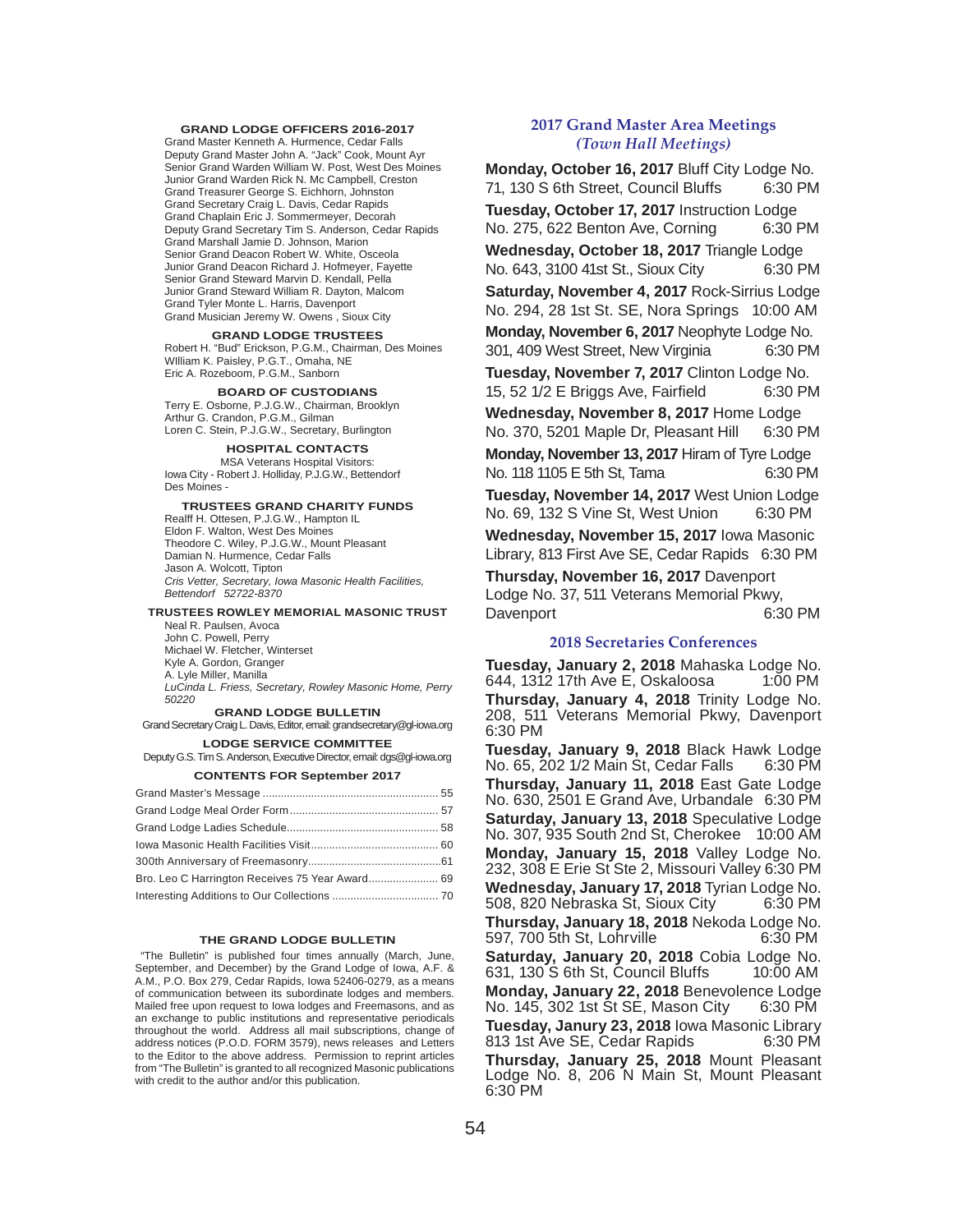#### **Grand Master's Message "Make Your Mark in Masonry"**



#### Greetings Brethren,

Fall is the time where farmers reap the rewards of their efforts and prepare their land for the next seasons' efforts. For Iowa Masons fall is also the time where lodges reap the rewards for their efforts on behalf of their members and Iowa Masonry. The members of the Grand Lodge of Iowa will gather to conduct the business of the Grand Lodge and perform one of the obligations we made as officers of our lodges, attendance at Grand Lodge. However, if we are going for just these reasons, we are missing several of the most important parts of the Grand Lodge experience. We are missing the opportunity to share fellowship, ideas, and experiences with Brothers and their Ladies. We are missing the opportunity to learn about several topics of interest during the session, a great program is also planned for our ladies' enjoyment, and we are missing the final opportunity this year to express our pride and dedication to our Fraternity and to learn the plans and program for the next year.

All of these and a beautiful setting and facilities make great reasons to attend the Annual Session on September 14-16 at the Davenport Convention Center and Radisson Hotel.

This year has been exciting and interesting for Iowa Masonry as many myths were explored. The nearly five hundred people who gathered in Des Moines showed that Masons will attend a Masonic event in large numbers. The nearly fifty Brothers who attended the Third Degree at Reinbeck showed that Brethren will attend to support a new member's admission into their family. The Education Conference, 300th Birthday celebration and the joint wreath-laying ceremony at T.S. Parvin's gravesite in Iowa City, all demonstrated that the Masonic bodies can coordinate and work together for the good of Iowa Masonry in all its various forms. The smiles on Masons and their ladies' faces at Golf Outings, degrees, and special events like the 300th Party and Education Conference show that Masons can have fun and enjoy themselves at Masonic outings. The work at the Ritual Competition showed that Iowa Masons do care about the quality of their ritual and will dedicate their time and efforts to perfect their craft. The quality of the work by the lodges participating was rewarding and the enthusiasm of the participants bodes well for our future. Over 90% of the participants were not Masonic Instructors or District Lecturers, and the precision of the ritual and especially the footwork was outstanding. And the best thing was everyone who participated appeared to enjoy the experience and profited from the counsel they received from the Board of Custodians and their own efforts. I hope there is a large group watching their effort as the winning group presents the First Section of the Third Degree on Thursday at Grand Lodge.

All of these events have shown that Iowa Masons are "Making their Marks." My Grand Lodge Officers and I appreciate the opportunities we have been given this year to be a part of this experience. We have enjoyed the chances we've had to experience your Masonic hospitality and to be a part of your Masonic family for an evening. We appreciate the support you have provided for Grand Lodge events and programs. We appreciate the support you've provided for the Iowa Masonic Library and Museum, the Scholarship Fund, and the Masonic Youth Groups because these help preserve our heritage and build for our future. None of these can occur or operate without your support. That support does make a difference and is appreciated. We appreciate the chances we've had to share ideas and fellowship with Sister Jurisdictions, Prince Hall, Youth Groups, and Affiliated Bodies. We face the same opportunities and challenges and the sharing of ideas and fellowship is beneficial to each of us. We thank the Craft of Iowa for affording us this opportunity. We look forward to meeting each of you and giving our thanks to all of those attending the Annual Session of the Grand Lodge of Iowa in Davenport.

Fraternally and respectfully,

Kenneth A. Hurmence Grand Master of Masons in Iowa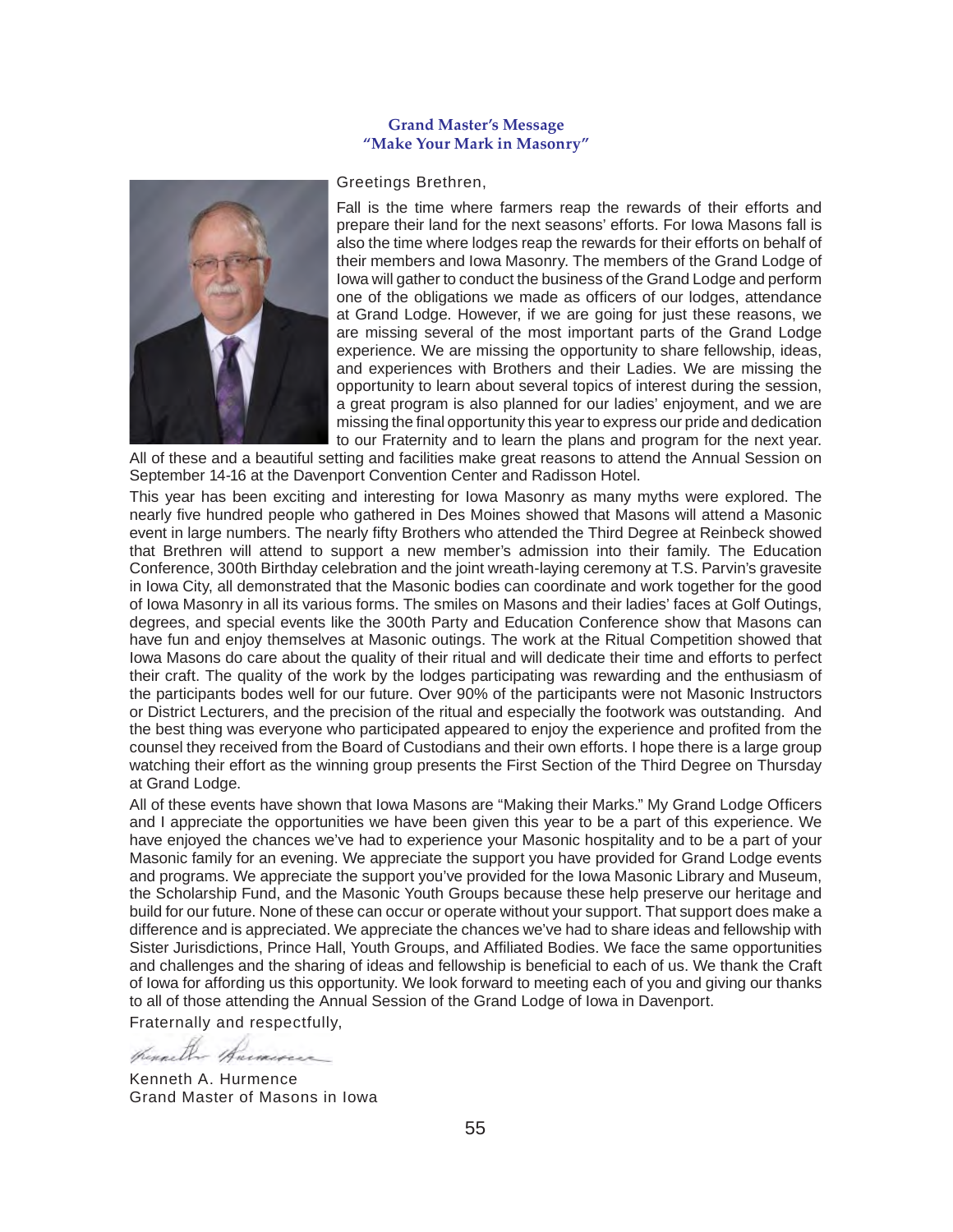#### **Clay Lodge No. 193 at Lewisburg Raises Brother Derick Jones**



It was a typical hot July evening as Grand Master Ken Hurmence and 25 brothers from across the state of Iowa gathered at a one room school house in Wayne County to assist Worshipful Master Larry Williamson and the members of Clay Lodge No. 193 in Raising Brother Derick Jones to the sublime Degree of Master Mason.

Following an excellent supper of pork loin, baked beans, pasta salad, and the fixin's served at 6:30 P.M. the brothers assembled in the upper floor where the lodge was opened on the Third Degree by Worshipful Master Williamson and

the brothers of Clay Lodge at 7:30.

Grand Master Hurmence was conducted to the Altar and presented in the East where he was introduced and given the private Grand Honors of Masonry.

Brother Dan Ryan then assumed the East and Worshipful Master William the West and conferred the first section of the Degree on Brother Jones. After he was reinvested, Grand Master Hurmence assumed the East and he and the Grand Lodge officers conferred the second section of the Degree. Brother Matt Clayton served as Junior Warden and the charge was given by Senior Grand Steward Marv Kendall.

Following the Degree Grand Master Hurmence spoke to Brother Jones about being proud , having fun, that words have meaning and "Making your Mark." He then presented him with his personal set of working tools and a Grand Master's lapel pin.



The Grand Lodge officers then closed Clay Lodge with Deputy Grand Master John A. "Jack" Cook in the East.

#### **Astor Lodge No. 505 at Albia Raises Fourth Generation Mason**

Monday, July 31st was a memorable evening for Brother Cory Clark, his father Eric and his grandfather



*Rex, Cory and Eric*

Rex as a 4th generation Clark was Raised to the Degree of Master Mason in Astor Lodge No. 505 in Albia. Grand Master Ken Hurmence made time in his busy schedule to drive to Albia and take part in this important event. There were members present from Antiquity Lodge at Moravia, Jackson Lodge at Centerville, and Integrity Lodge at Bussey. Brother Cory has joined the U.S. Armed Forces on the buddy plan with Brother Dylan Salter who was Raised in Ottumwa Lodge No. 16 on June 28. They will be leaving on August 22.



*Cory, Grand Master Hurmence, and Dylan*

The lodge was opened at 7:00 P.M. by Worshipful Master John Wales. After opening he had Grand Master Hurmence conducted to the Altar and presented in the East where

he was introduced and given the private Grand Honors of Masonry. Deputy Grand Secretary Tim Anderson then assumed the East and conferred the first section of the Degree and Senior Grand Steward Marv Kendall gave the scripture. After Brother Clark was reinvested Grand Master Hurmence assumed the East and conferred the second section. Brother Keith Voss gave the charge. Brothers Eric and Rex Clark assisted in Raising Brother Cory.

It was an emotional time after the Degree, when Cory's grandfather Rex Clark presented him with his great grandfather Spaur's Masonic ring. Worshipful Master Wales then closed Astor Lodge and all retired to the dining room for pizza and other goodies.



*Rex Presenting Cory Masonic Ring*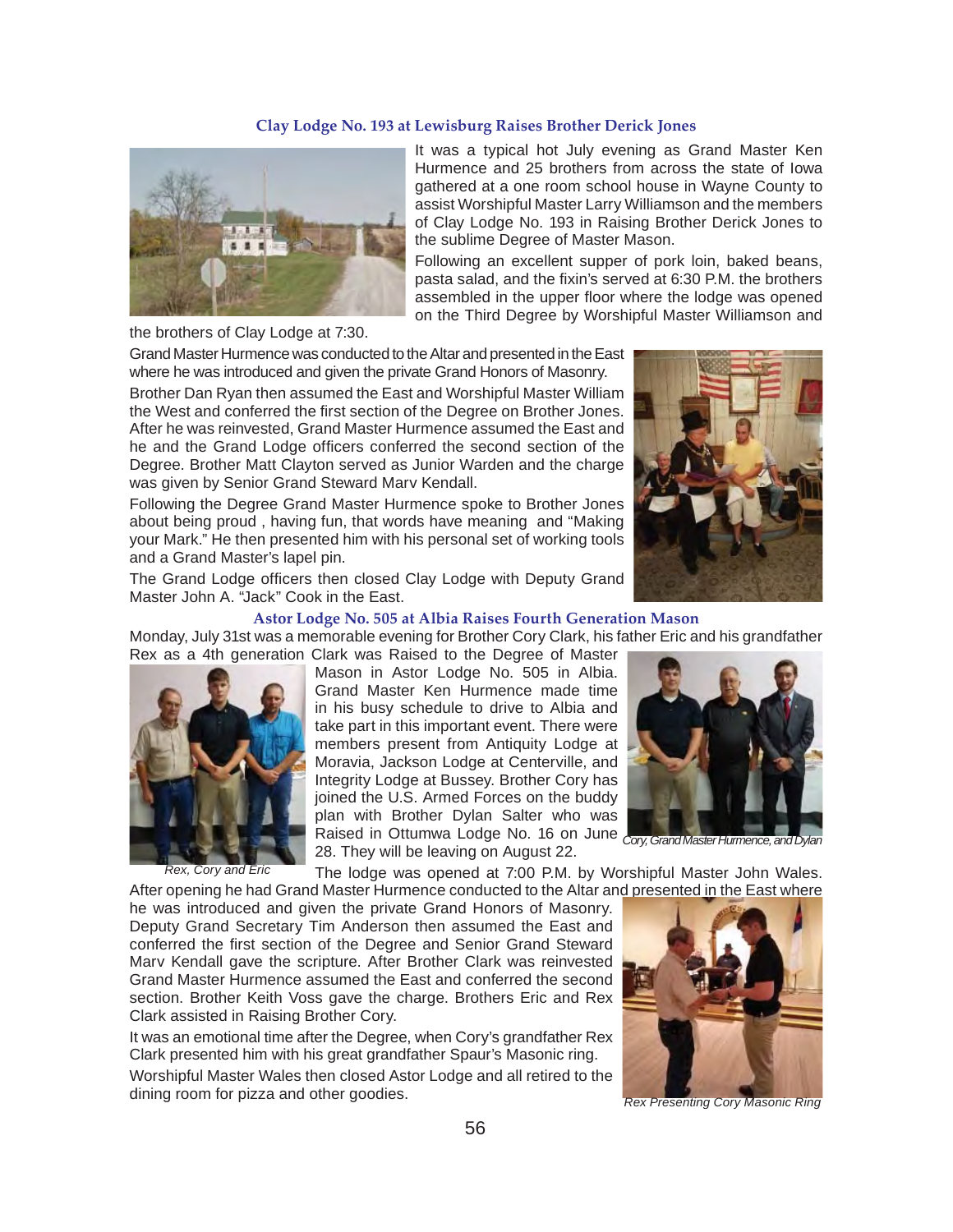**Grand Lodge of Iowa 173rd Annual Communication** September 14-16, 2017



Radisson Quad City Plaza Hotel Headquarters Hotel: 111 East 2nd Street, Davenport, Iowa 52801 Standard King or Double/Double – \$109.00/nightly plus tax King Suite – \$119.00/nightly plus tax To make your reservation: www.radisson.com/grandlodgeofiowasept2017 or call: 1-563-322-2200 (Please reference Grand Lodge of Iowa when calling).

## **Grand Lodge 2017 Meal Ticket Order Form**

## **Thursday, September 14**

| Lunch – On your own. Need to know if you will be eating at the Buffet in the Hotel $Y_{---}$ N <sub>---</sub> |                                    |  |  |  |  |  |  |
|---------------------------------------------------------------------------------------------------------------|------------------------------------|--|--|--|--|--|--|
| Grand Masters Fellowship Banquet - 6:00 p.m.                                                                  |                                    |  |  |  |  |  |  |
| Apple Brandy Grilled Pork Chop \$40.00                                                                        | Number Cost                        |  |  |  |  |  |  |
| Grilled Chicken Breast \$40.00                                                                                | Number______ Cost______            |  |  |  |  |  |  |
| Friday, September 15                                                                                          |                                    |  |  |  |  |  |  |
| Lunch - Hot Beef Sandwich                                                                                     |                                    |  |  |  |  |  |  |
| Provided by the Iowa York Rite Bodies                                                                         | Number <sub>____</sub> Cost Free   |  |  |  |  |  |  |
| Ladies Luncheon - \$28.00                                                                                     | Number_____ Cost_____              |  |  |  |  |  |  |
| All - Masonic Banquet - 6:00 p.m.                                                                             |                                    |  |  |  |  |  |  |
| <b>Prime Rib \$45.00</b>                                                                                      | Number<br><u> Cost</u>             |  |  |  |  |  |  |
| Pan Seared Canadian Walleye \$40.00                                                                           | Number______ Cost_____             |  |  |  |  |  |  |
| <b>Saturday, September 16</b>                                                                                 |                                    |  |  |  |  |  |  |
| <b>Ladies Continental Breakfast</b>                                                                           | Number_______ Cost Free            |  |  |  |  |  |  |
| Masonic Breakfast for all                                                                                     |                                    |  |  |  |  |  |  |
| Provided by the Iowa Scottish Rite Bodies                                                                     | Number<br><u> Letter</u> Cost Free |  |  |  |  |  |  |
| Total Enclosed __________                                                                                     |                                    |  |  |  |  |  |  |
| Please make checks payable to the Grand Lodge of Iowa                                                         |                                    |  |  |  |  |  |  |
| Send to: Grand Lodge of Iowa                                                                                  |                                    |  |  |  |  |  |  |
| <b>Attention: Tickets</b>                                                                                     |                                    |  |  |  |  |  |  |
| PO Box 279, Cedar Rapids IA 52406-0279                                                                        |                                    |  |  |  |  |  |  |
| Note: Reservation cut-off is Friday, September 1. Reservations are a must!                                    |                                    |  |  |  |  |  |  |
| No meal tickets will be available at Grand Lodge Session                                                      |                                    |  |  |  |  |  |  |
| Your tickets will be available for pick up at the credentials table.                                          |                                    |  |  |  |  |  |  |
| Name and Address: Please Print                                                                                |                                    |  |  |  |  |  |  |
|                                                                                                               |                                    |  |  |  |  |  |  |
|                                                                                                               |                                    |  |  |  |  |  |  |
|                                                                                                               |                                    |  |  |  |  |  |  |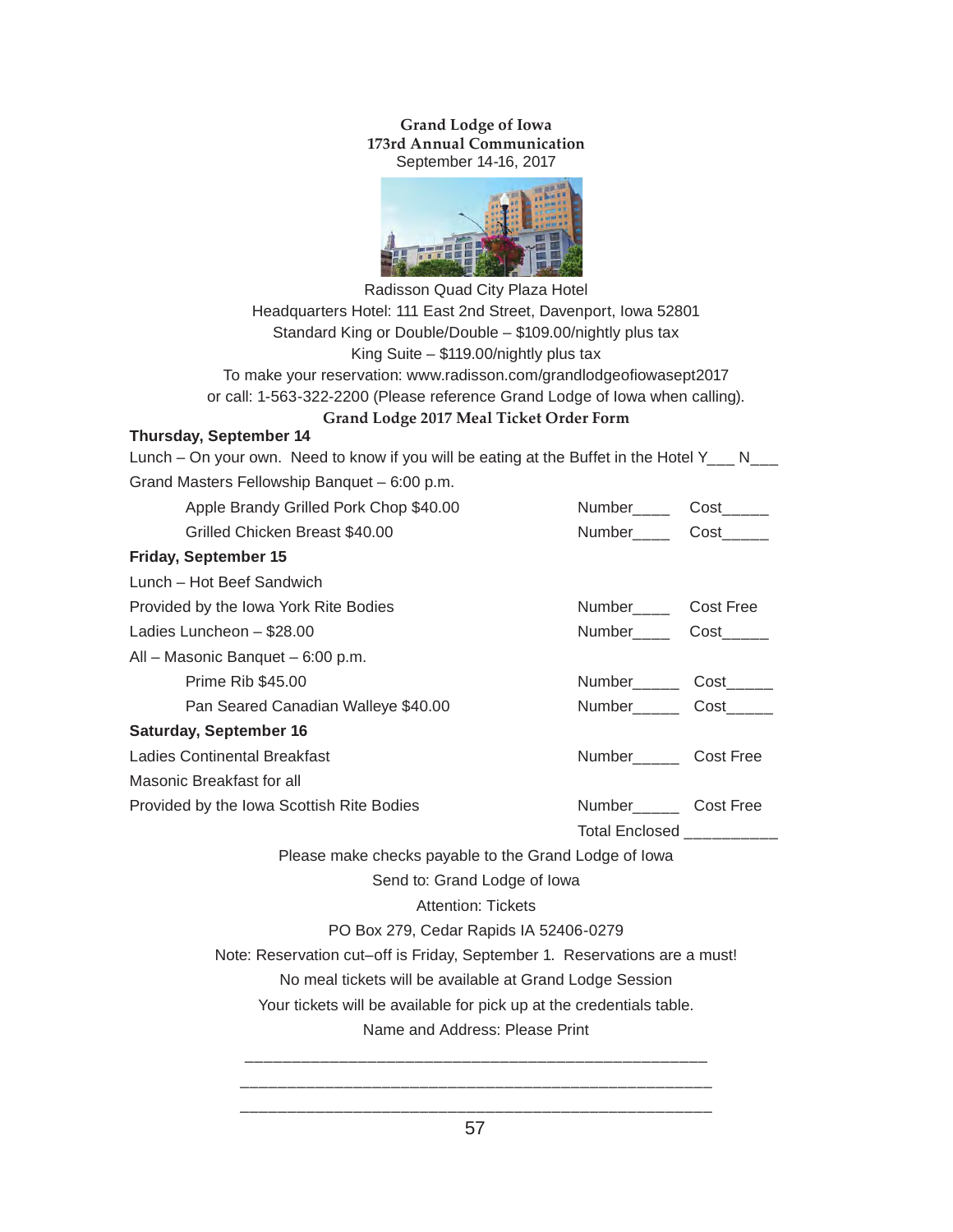#### **Randy Riggle to Perform at Grand Lodge**

Randy has been a seasoned veteran of the comedy scene since 1982 as a nationally touring comedian. His combination of innovative style, quick wit, and brilliant impressions has made Randy popular with all types of audiences for many years. He currently tours the nation with three different shows. The "Nostalgia Show" is a 2-hour multi-media show that pays a comedic tribute to the 1950's and 60's. The "Nostalgic Christmas Show" is a seasonal production that is a 90-minute comedy show about everyone's favorite holiday! And, of course, his stand-up comedy!

He debuted his talent during an "open mike" night at the Pittsburgh Comedy Club on February 2, 1982 and Groundhog Day has never been the same! Since then he has had hundreds of college appearances to his credit including Penn State, Ohio State, and the Universities of California and Hawaii. Randy has also performed for such corporations as Westinghouse, PNC Bank, and the United Steel Workers of America. To date...he has performed in 47 states including Alaska & Hawaii.



Riggle is a native of southwestern Pennsylvania, and has brought quality

entertainment to the area through his independent production company Riggle Productions for the past 35 years.

He has written for many comedians including Jay Leno and Joan Rivers as well as opening for such acts as Dennis Miller, Kenny Chesney, Jerry Seinfeld, Ellen Degeneres, and Weird Al Yankovic. This talented comedian has appeared nationally on all three major networks including NBC, ABC, and CBS. Randy has also performed at some of the country's top comedy clubs including the IMPROV. Most recently, he has become a regular on the strip in Las Vegas.

Randy's act features a clean, refreshing approach to humor as he is a favorite in both Christian and secular markets. A proven ability to make people laugh and enjoy themselves makes Randy Riggle a definite threat to your funny bone! Why not see for yourself......

## **Grand Lodge 2017 Ladies schedule of events, Radisson in Davenport**

#### **Wednesday, Afternoon, September 13**

2:00 p.m. to 4:00 p.m. – Registration will be held in the Moline Room in the Ballroom. Please bring your pre-priced craft items, silent auction items and baked goods to the Moline Room in the Ballroom.

## **Thursday, September 14**

8:30 a.m. to 3:30 p.m. – Moline Room in the Ballroom will be open to accept crafts and baked goods, silent auction items. Please come to enjoy cookies, coffee, juice, and muffins.

10:00 a.m. – Program "Healthy Heart and Healthy Habits" By Karen Doy

Lunch is on your own. Don't forget to pick up a detailed list of establishments that are close by. 1:30 p.m. – Program "Isabel Bloom Studio Showroom and Tour Center"

## **Friday, September 15**

8:30 a.m. to 3:30 p.m. – Moline Room in the Ballroom will be open.

Ladies Hospitality Room open for registration and accepting craft and baked goods.

11:30 a.m. – Public Memorial Service in Lodge Room

Noon – Ladies Luncheon in Hospitality Room and Program on "Quilts of Valor." By Terry Austin. Free time for Ladies this afternoon.

## **Saturday, September 16**

8:30 a.m. to 10:00 a.m. – Craft items not sold by 10:00 a.m. should be picked up. Any items which remain will be donated to a local charity.

8:30 a.m. – Moline Room in the Ballroom - Continental Breakfast hosted by the First Lady Connie Hurmence and the 2016-2017 Grand Lodge Ladies, homemade breads, fruit salad, juice, coffee and tea.

9:30 a.m. – Program "Charlie Becker, Executive Director Camp Courageous of Iowa."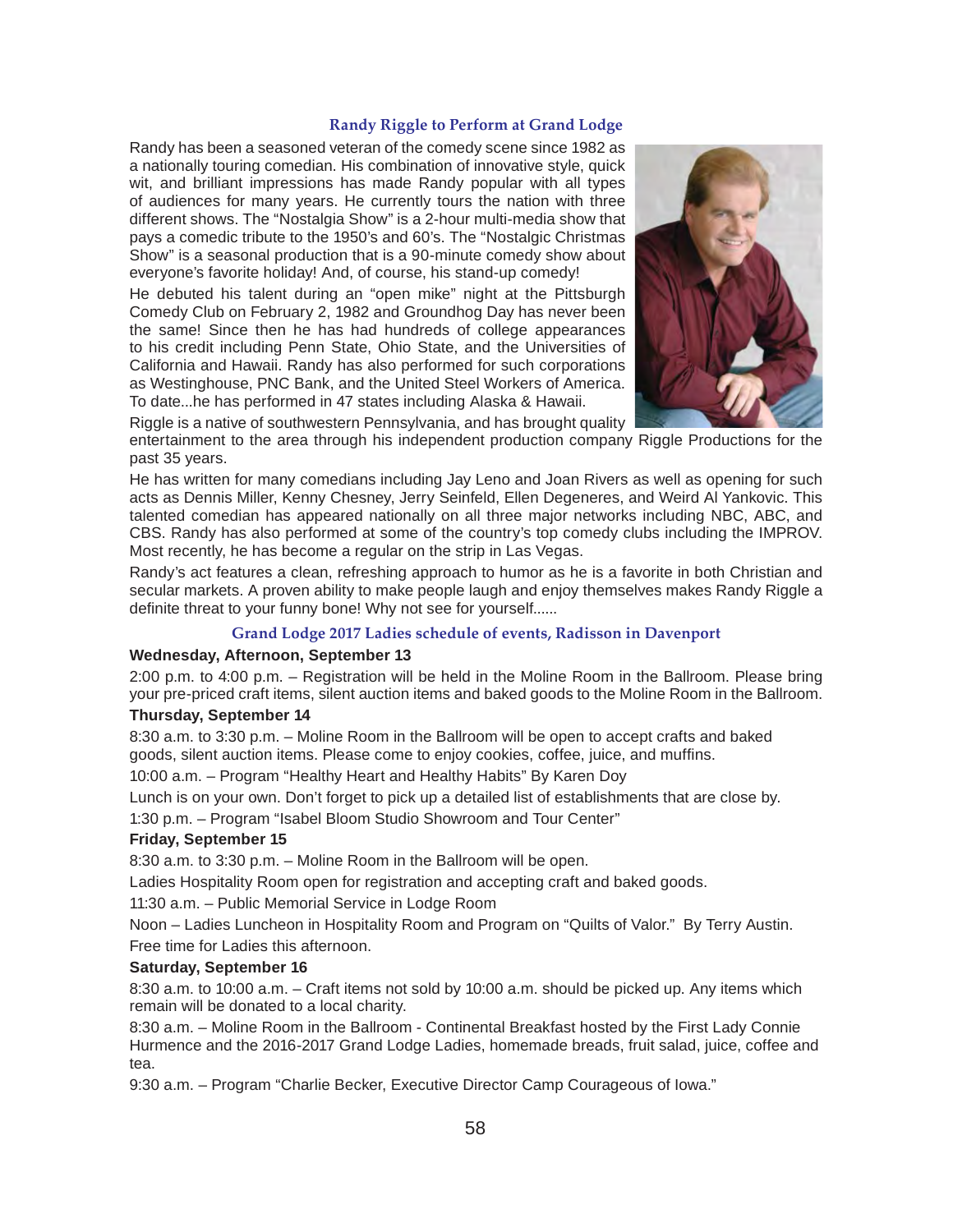#### **Newton Lodge No. 59 Donates to "Kids Without Beds"**

The members of Newton Lodge No. 59 presented a check for \$1,500 to the "Kids Without Beds" program of First Christian Church in Newton. The lodge donated \$1,500 and received a matching donation from the Grand Lodge Charity Fund. Shown presenting the check are Worshipful Master Andy Oxley and Dick Palmer, who coordinates the program. "Kids Without Beds" helps low income families secure a proper bed for children.



#### **Mosaic Lodge No. 125 Scholarship and Awards Night** By D. Keith Robertson

Mosaic Lodge No. 125 in Dubuque held its Annual Scholarship Night on May 17, 2017. Following a delicious stuffed pork dinner Past Grand Master Edwin D. Blinks gave a brief program on Masonry and that it has made a difference. Brother Robert Happ, a member of the Lodge Scholarship Committee presented six \$2,000 scholarships. Past Grand Master Blinks presented a \$2,000 scholarship on behalf of the Grand Lodge of Iowa to Emma Fassbinder.

Charity Committee member Jack Smeltzer presented Ellen Dettmer, PR/Marketing Director, from Area Residential Care, with a grant from the lodge charity fund to assist in their summer gardening project to help those with special needs.



Past Grand Master Blinks presented Past Master Robert North with his 50 year certificate, card, pin and letter from Grand Master Kenneth A. Hurmence. Greg Stechman and Zachary Spurgeon took the recipients, their parents and those interested on a tour of the temple.

Those pictured: Back Row: Grace Manternach, Kayla Felderman, Mosaic Scholarship. Front Row: Rebecca Schueller, Elizabeth Kelsey, Mosaic Scholarship, Brian Kelly Worshipful Master, and Emma Fassbinder Grand Lodge Scholarship.

#### **Teachers of the Year Honored by Crossroads Masonic Lodge** By William R. Crawford

Crossroads Masonic Lodge No. 677 recognized their Teachers of the Year at its April meeting.

Julie Murphy, a Language Arts Teacher at the Central DeWitt High School, was honored as the New Teacher of the Year. Theron Bertoline, a Mathematics Teacher at the Central DeWitt Middle School was honored as the Teacher of the Year.

Shown is Mrs. Murphy who received a check for use in the classroom and an engraved glass apple from Secretary Lynn Broughton. She thanked the Masons for their support of public education and also expressed her appreciation of the community's support.

Mr. Bertoline, was at the Drake Relays and unable to attend. The awards were presented at a later date.

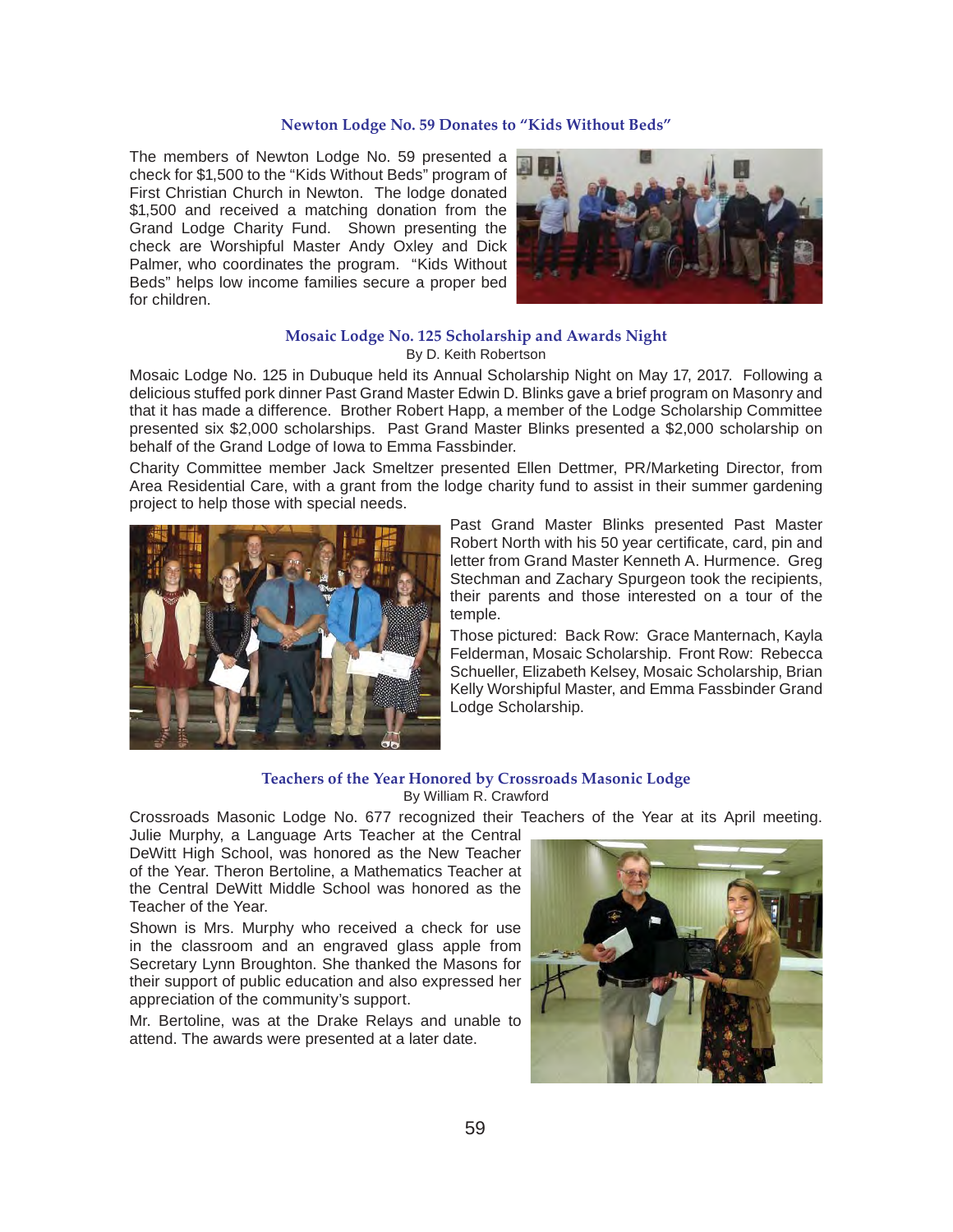#### **Ancient Landmark Lodge No. 200 Lodge Rededication Ceremony Olin, Iowa**

Grand Master Kenneth A. Hurmence and the Grand Lodge Officers were invited to Olin to conduct a Lodge Rededication Ceremony for Ancient Landmark Lodge No. 200.



Grand Secretary Craig L. Davis led a practice for the ceremony at 11:15 A.M.

Prior to the ceremony everyone enjoyed a nice Luncheon prepared by Gwen's.

Worshipful Master William Heldt gave the invitation to Grand Master Hurmence to rededicate the Lodge. Grand Master Hurmence and the Grand Lodge Officers conducted the Temple Rededication Ceremony in due and ancient form. Junior Grand Steward William R. Dayton gave the tribute to public education "School Book Lecture" and Senior Grand Steward Marvin D. Kendall gave the tribute to the flag.

John Lacock was Orator and spoke about the history of Ancient Landmark Lodge No. 200 in Olin. At the end of the ceremony Grand Master Hurmence presented Worshipful Master William Heldt with a plaque commemorating the event.

#### **Iowa Masonic Health Facilities Visit**

Grand Master Kenneth A. Hurmence and the 2016-2017 Grand Lodge officers and their ladies traveled to the Iowa Masonic Health Facilities in Bettendorf, Iowa on May 20, 2017. The Administrator Chris Vetter, welcomed everyone to the facility and presented Penny Hoker with

a bracelet and thanked her for all she has done for Iowa Masonic Health



Facilities in their efforts promoting the music program. Chairman Eldon F. Walton welcomed everyone to the facility. Grand Master Hurmence introduced the Grand Lodge Officers and spoke briefly on his many visits to the home over the years. Jeff Hoker from ABATE talked a little bit about the Motorcycle Ride and the fundraising efforts for the day. The facility held several fun activities to celebrate



National Nursing Home Week. Tours of the facility were given to the Grand Lodge Officers and their Ladies.

#### **Mark Williamson Installed as the Grand Master of North Dakota**

On June 17, 2017 Mark Williamson was installed as Grand Master of the Grand Lodge of North Dakota. Most Worshipful Brother Mark lived and worked in Victor, Iowa for a while and shared the following thoughts with me recently. "Since our visit, I have been thinking about my time in Iowa. We



had just graduated college and the company moved us to Victor. Since we were from a small town in North Dakota, we felt right at home in small town Iowa. We were able to assimilate very quickly and were soon entrenched in the community. I don't think I knew it at the time, but I believe this was a "precursor" to my seeking light in Masonry. I know it's hard to describe, but when you think about the things I learned and the helping attitudes we had as volunteer firemen, the service concept similarities are uncanny. There is also a "brotherhood" of sorts enjoyed by firemen. This coupled with the values we were instilled with as we attended church, it appears to me that it was inevitable that I become a Mason. My service has continued since I left Iowa and eventually moved back to North Dakota and at our Grand Communication in June, will be installed as the next Grand Master of Ancient Free and Accepted Masons of North Dakota." Congratulations Mark and the Best of Luck on your ensuing year.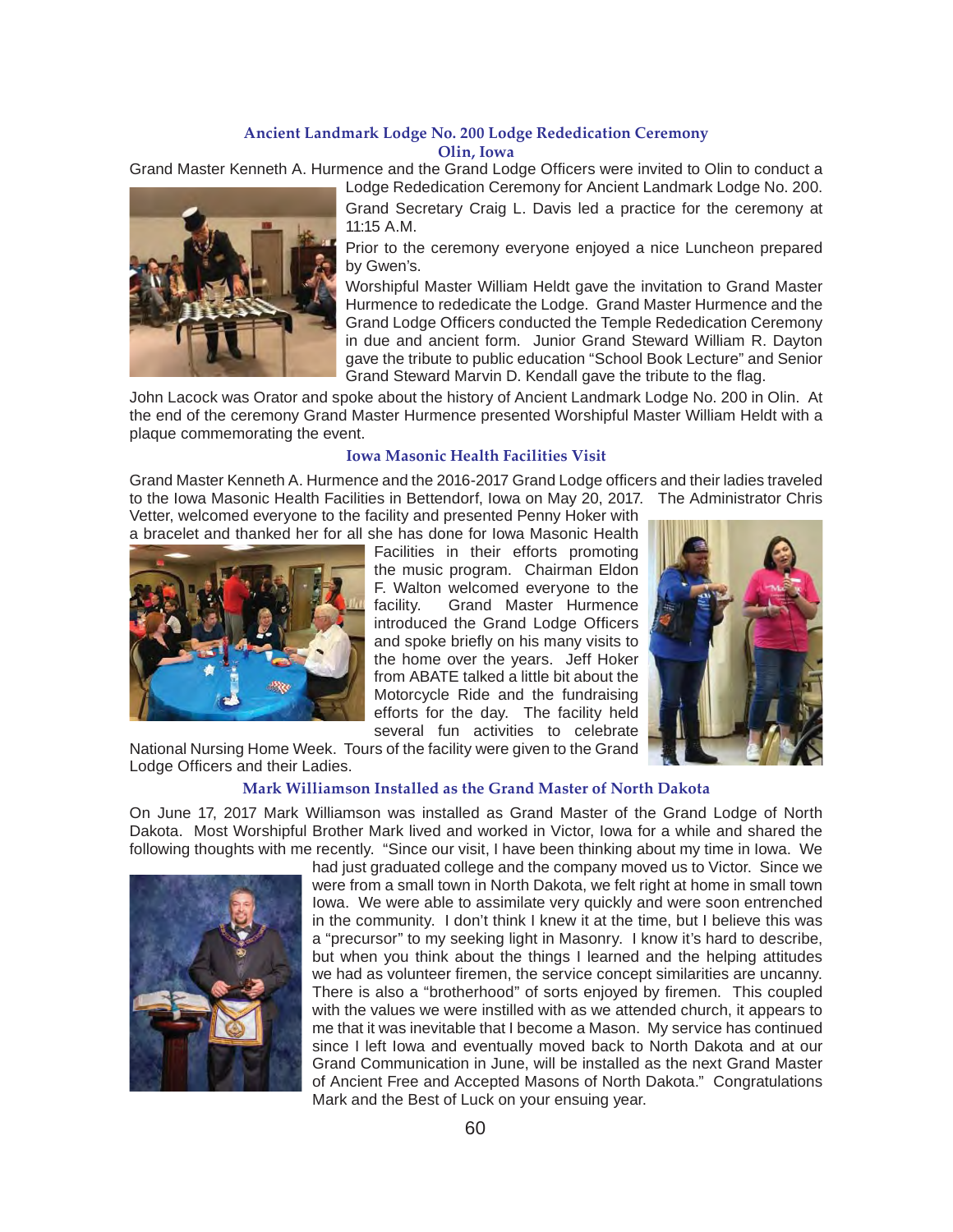### **The Grand Lodge of Iowa Celebrated 300 Years of Freemasonry, 1717-2017**

On Saturday June 24th, 2017 Masons from across the Pond and across the Great State of Iowa gathered together at the Des Moines Scottish Rite Center, 519 Park Street, Des Moines to celebrate the founding of the Grand Lodge of England 300 years ago.

The festivities started with Brother Ron Husted on the Bagpipes called everyone to order in the



Tapestry Room. Past Grand Master Bryce B. Hildreth welcomed everyone to the event and introduced Grand Master Kenneth A. Hurmence. W. Charles Smithson Master of Kadosh then read the proclamation from Brother and Governor Terry E. Branstad, proclaiming June the month of Masonry. It was one of the final documents signed by Branstad before becoming the Ambassador to China.

The Masons then moved to the auditorium where Grand Master Kenneth Hurmence and the Grand Lodge Officers opened the Grand Lodge of Iowa in Ample Form. Bryce B. Hildreth,

P.G.M. introduced our Distinguished Brethren from Foreign Jurisdictions; Ronald E. Bryant (Deputy of South Queensland, Australia), Paul W. Johnston (Grand Master of the Masonic Order of Athelstan in England, Wales, & Provinces Overseas), Christopher Hatton (Senior London Grand Rank), Simon

E. Polkinghorne Provincial Junior Grand Deacon, Province of Surry, United Grand Lodge of England), and Graham Hancock (Senior London Grand Rank) and received the Private Grand Honors. The Iowa Masonic Dignitaries, Des Moines Valley Ancient & Accepted Scottish Rite Officers, Grand Lodge Officers, and Past Grand Masters were introduced and received honors. Following introductions, Christopher Hatton (Senior London Grand Rank) held a forum on the History of English Freemasonry in the Blue Lodge Room. Our English Brethren preformed the English Past Master Ceremony in the auditorium. Grand Master Hurmence was the active candidate. The Ladies enjoyed a High Tea and program by Tom Coleman from



Beaverdale Confection Company. My wife said the chocolate covered marshmallows were wonderful. Everyone adjourned to the W.T. and Edna Dahl Grand Banquet Room for a social hour followed by the Time Capsule Dedication by the Grand Lodge of Iowa. The Time Capsule was crafted by Brother Benjamin J. Mayer from Winterset. The list of contents in the Time Capsule were: 300th Anniversary Jewel, 2017 List of Iowa Lodges, 2017 Scottish Rite Directory, Iowa State Capital Commemorative



Coin, 32nd Degree Scottish Rite Jewel, 2016-2017 Grand Master's Pin, 2017 Grand Lodge Bulletins, Symbolic Lodge Petition, Scottish Rite Petition, Gavel used by Grand Master Hurmence while presiding at the 2017 Conference of Grand Masters, miscellaneous items donated by 107 Iowa Masonic Lodges.

The Festive Board began with Grand Chaplain Eric Sommermeyer giving the invocation. The 1st Toast was given by Ronald E. Bryant (Deputy of South Queensland, Australia) to the Queen, the 2nd Toast was given by Grand Secretary Craig L. Davis, P.G.M to the Office of the President of the

United States of America, the 3rd Toast was given by Junior Grand Warden Rick N. McCampbell to the Ladies, the 4th Toast was given by Brother Ronald D. Lindhart to the Scottish Rite, the 5th Toast was given by Past Grand Master Bryce B. Hildreth to the Grand Lodge of England, the 6th Toast was given by Past Grand Master Edwin D. Blinks to the Grand Lodge of Iowa, and the 7th and final Toast of the evening was by Past Grand Treasurer John M. Klaus the "Tiler's Toast." Grand Chaplain Eric Sommermeyer give the Benediction and everyone sang "Auld Lang Syne."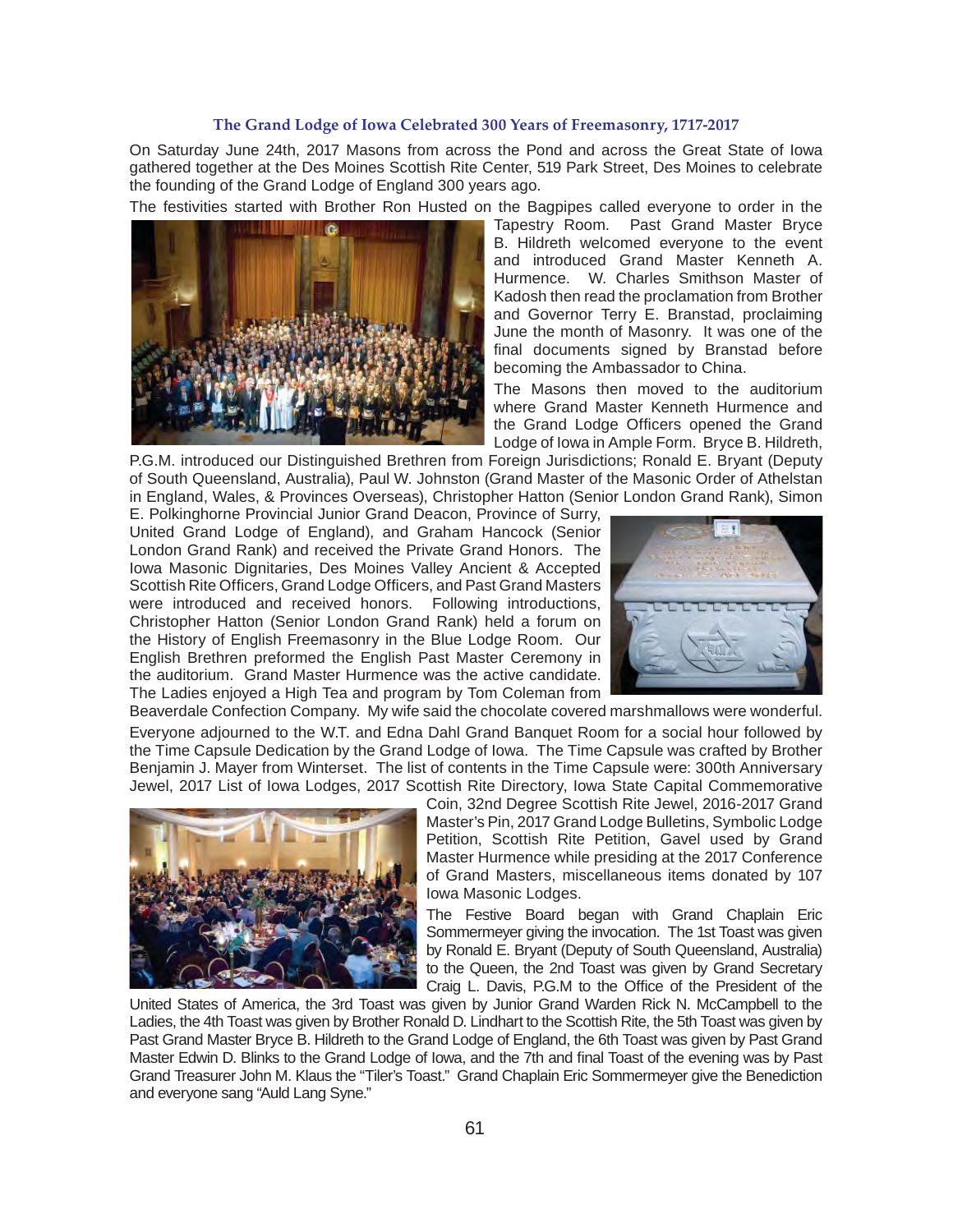#### **Grand Tyler Monte L. Harris Honored**

Masons from across the state gathered at the Davenport Masonic Temple to honor Grand Tyler Monte L. Harris. Brubaker Lodge No. 675 hosted the reception. Roberta Gimmy served wonderful treats during the social hour.



The Masons moved to the Lodge Hall for the receiving and introduction of Grand and Past Grand Lodge Officers after Worshipful Master Russell R. Risley had opened the lodge. Committeemen were Brothers Dennis M. Zahrt and Dennis R. Soebbing. Grand Master Hurmence was introduced and received with Brothers John A. "Jack" Cook and Dennis E. "Toby" Williams as committeemen. Grand Tyler Harris was received and introduce with Brothers Dennis M. Zahrt and Phil Haan as committeemen. Brother Harris thanked everyone for being there and talked about his journey to reaching this day. The honored brother was in the East as the Grand Lodge Officers closed Brubaker Lodge No. 675.

Tom and Diane Taylor provided a delicious Salisbury Steak and Chicken Dinner. Past Grand Master Dennis M. Zahrt served as Master of Ceremonies for the evening. Grand Master Hurmence

spoke about his program for the year and introduced the Grand Lodge Officers and the Past Grand Masters. The evening concluded with the Grand Chaplain Eric J. Sommermeyer giving the Benediction.

#### **Full Moon Lodge No. 561 at Melbourne Presents Two Grand Lodge Scholarships**

This Year the Grand Lodge of Iowa awarded 60 - \$2,000 scholarships to graduating seniors of Iowa Public High Schools. Brothers Jeff Lanning, Senior Deacon and Dean Schoppe, Senior Warden of Full Moon Lodge No. 561 are shown presenting Shay Slifka and Georgia Port with their scholarships. Shay and Georgia both attend West Marshall High School at State Center.

Jeff Lanning says "this level of recognition says a lot for the students of West Marshall High School and it's teaching staff."



#### **West Gate - Adelphic Lodge No. 509 Supports Community**



For the past 20 plus years West Gate – Adelphic Lodge No. 509 has been supporting the Windsor Heights community by annually donating to the fire and police departments. Pictured are Worshipful Master E. Jay Coon and Secretary Jim Nagle presenting a check in the amount of \$500 to the Windsor Heights Police Department.

The lodge also hosts a pancake breakfast for a youth organization each year. It started out for a Little League program and now does it for other youth groups. At the beginning we sold tickets and then donated the money left after expenses to the organization. Now we provide all the supplies for the breakfast and have the youth sell the tickets and they keep all the money. This year we supported South Gate Assembly of Rainbow for Girls. They printed and sold the tickets then helped at the breakfast by keeping the tables clean and restocked with silverware.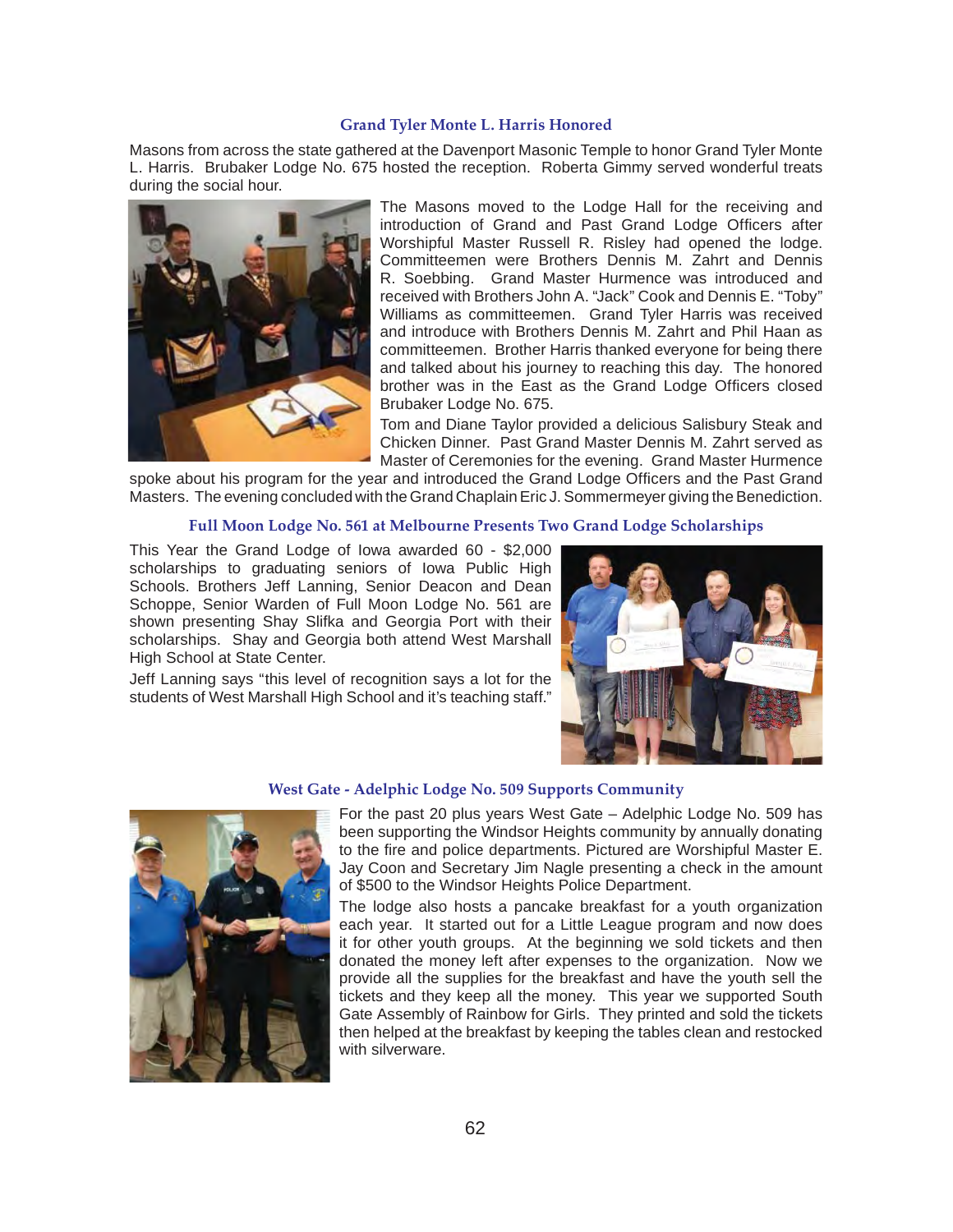#### **Trinity Lodge No. 208 Temple Rededication Ceremony Davenport, Iowa**



Grand Master Kenneth A. Hurmence and the Grand Lodge Officers were invited to Davenport on Saturday, May 20 to rededicate Trinity Lodge No. 208 to the Masonic principles on which it was founded.

Grand Secretary Craig L. Davis and Grand Marshal Jamie D. Johnson led a practice for the Ceremony at 12:00 P.M. At 1:00 P.M. Worshipful Master William T. Monroe then invited Grand Master Hurmence to rededicate Trinity Lodge No. 208. Grand Master Hurmence and the Grand Lodge Officers conducted the Temple Rededication Ceremony in due and ancient form. Junior Grand Deacon Richard J. Hofmeyer gave the tribute to public education, "School Book Lecture" and Junior Grand Steward

William R. Dayton gave the tribute to the American Flag.

Worshipful Master Monroe (*pictured on the right*) completed the ceremony as Orator speaking about the distinquished history of Trinity Lodge No. 208.



#### **Brother Leslie Lickiss Raised**

Great Lights Lodge No. 181 in Decorah hosted a Third Degree Reception on July 24, 2017, where Brother Leslie Lickiss was raised to the Sublime Degree of a Master Mason.

Following a wonderful pork chop dinner at 5:30 P.M., the lodge was opened by Worshipful Master Christopher McCartney and his officers.



Grand Chaplain Eric J. Sommermeyer then assumed the East and conferred the Degree on Brother Lickiss. Brother Mike Root served as Senior Deacon.

After Brother Lickiss was reinvested Grand Master Kenneth A. Hurmence was conducted to the East and accorded the Grand Honors. Grand Master Hurmence then introduced the Grand Lodge Officers. Grand Master Hurmence was in the East for the Second Section and Grand Secretary Craig L. Davis gave the Charge.

The Grand Master presented Brother Lickiss with his lapel pin and a set of his own working tools. Brother Lickiss thanked everyone for being there and being part of his degree work. Grand Master Hurmence talked about his program and upcoming upcoming events at the Annual Communication of the Grand Lodge of Iowa. The Grand Lodge Officers closed the Lodge with Deputy Grand Master John A. "Jack" Cook in the East.

#### **Tyrrell Lodge No. 116 Presents Scholarships By Virgil B. Sell Secretary**

Tyrrell Lodge No. 116 in Waverly held its annual scholarship awards night on May 3, 2017 with 34 people attending. The evening began with a pizza dinner. The Lodge presents six \$1,000.00 scholarships every year. This year's recipients were: Makayla Holub, Tyler Bunce, Faith Abben, Skylin Heidemann, Keegan Crawford, and Chaska Hunt. Worshipful Master Kent Farran is shown in the back row. We are always proud of these young people we present scholarships to and wish them well in all their future plans.

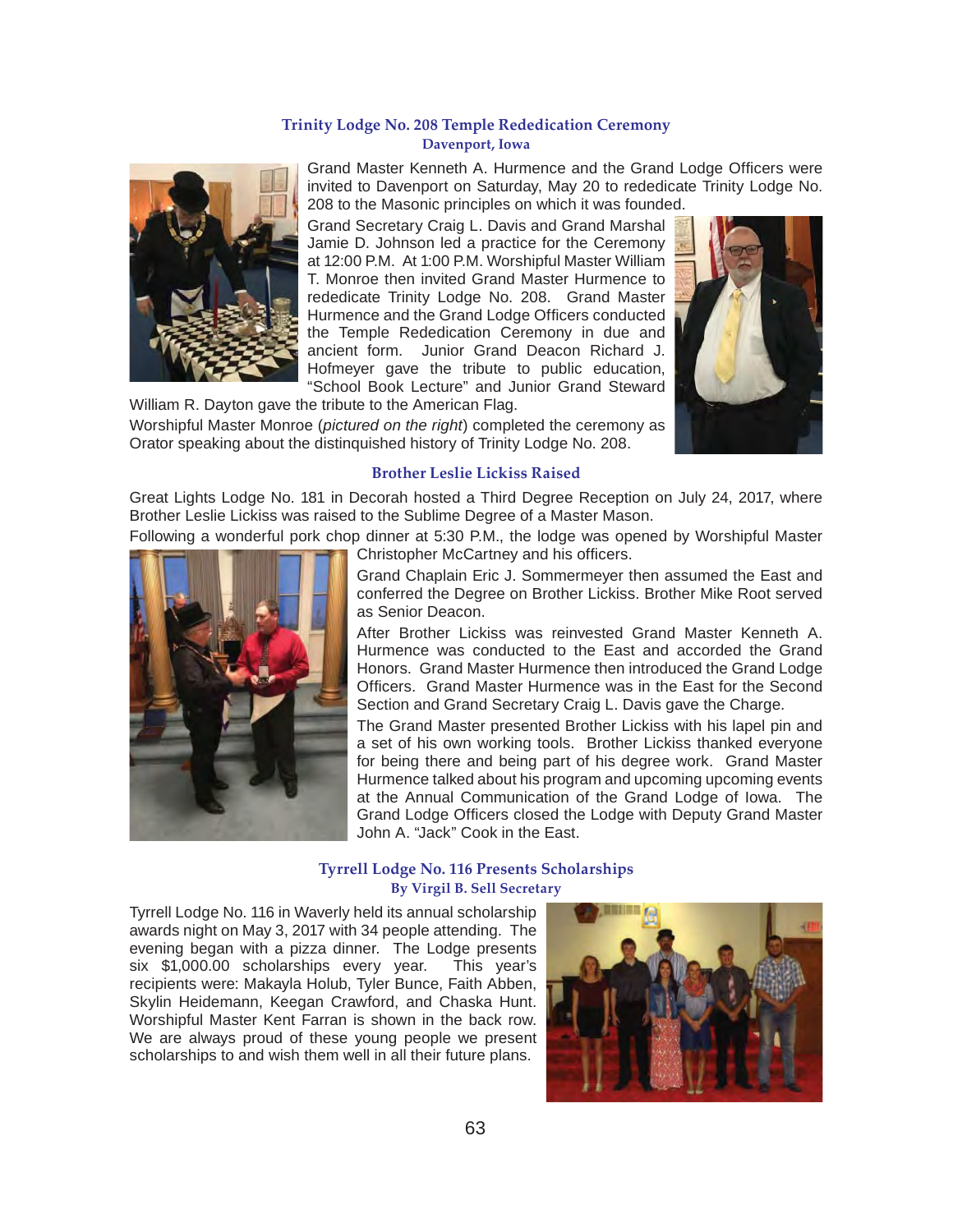#### **2017 All Iowa Masonic Golf Outing**



It was a hot and humid day on July 21, 2017 as Mason's from across Iowa gathered at Terrace Hills Golf Course in Altoona for the All Iowa Masonic Golf Outing. Brother Tom Nash from South Gate Lodge No. 657 in Des Moines was the Chairman of the event and did a wonderful job. We would also like to thank Joe Riding from the Golf Course for their contribution to the event and the lunch following the outing. We would also like to thank all of the sponsors, participants, and volunteers for their support of the Iowa Masonic Scholarship Fund and Iowa Masonic Library Museum Building Endowment Fund. The results from the outing are listed below.

**Champions -** Brian Stolle, Jason Stolle, Bob Carlson, Guy Johnson

#### **First Flight**

*1st Place* – Ty Green, Mike Linde, Nick Reifert, Angie Van Dalen

*2nd Place* – Jack Edson and Signet Lodge

*3rd Place* – Toby Williams, Scott Enyart, Hollie Smith, Scott Ford

#### **Second Flight**

 *1st Place* – Mark McCulloch, Denton Christine, Troy Christine, Andy Metz *2nd Place* – Ken Hurmance, Jack Cook, Scott Cook, Steve Trullinger *3rd Place* – Eldon Walton, Randy Stoner, Rick Hubbell

#### **Third Fight**

 *1st Place* – Nancy Davis, Craig Davis, Eric Fraser, Mark Tague *2nd Place* – Bill Post, Archie Barraige

*3rd Place* – Amuray Lendasse, Jim Burr, Andrew Arthur, Albert Ratner

#### **Fourth Flight**

*1st Place* – Derek Niklasen, Tyler Smith, Paul Dudley, Allen Briggs

*2nd Place* – Tammy Post, Don Post, Matt Post, Katie Post

*3rd Place* – Wayne Wunschel, Keith Zeigler, Todd Morgon, Dan Kelly

#### **Fifth Flight**

1st Place – Art Crandon, Ward Miller, Dennis Buffington, Dennis Lynk *2nd Place* – Bruce Tennant, Dakota Tennant, Justin Trevillian, Tony Batcheller

**Closest to the Pin No. 4** - Brian Stolle;

**Longest Putt No. 18** - Ward Miller;

**Longest Drive No. 7** - Mark McCulloch;

**50/50 Winner** - Denton Christine

#### *Hole Sponsors*

Mid-National Graphics Caraway Construction Hummel Insurance Toby the Balloon Dude 2016-2017 G.L. Family Daylight Lodge No. 660 2010-2011 G.L. Family

El Kahir Shrine Faith Lodge No. 179 2015-2016 G.L. Family Grand Commandery Iowa State Farm Insurance South Gate Lodge No. 657 Mount Vernon Lodge No. 112 CED Electric 2013-2014 G.L. Family 2012-2013 G.L. Family Scottish Rite Foundation Dayton Meat Market 2014-2015 G.L. Family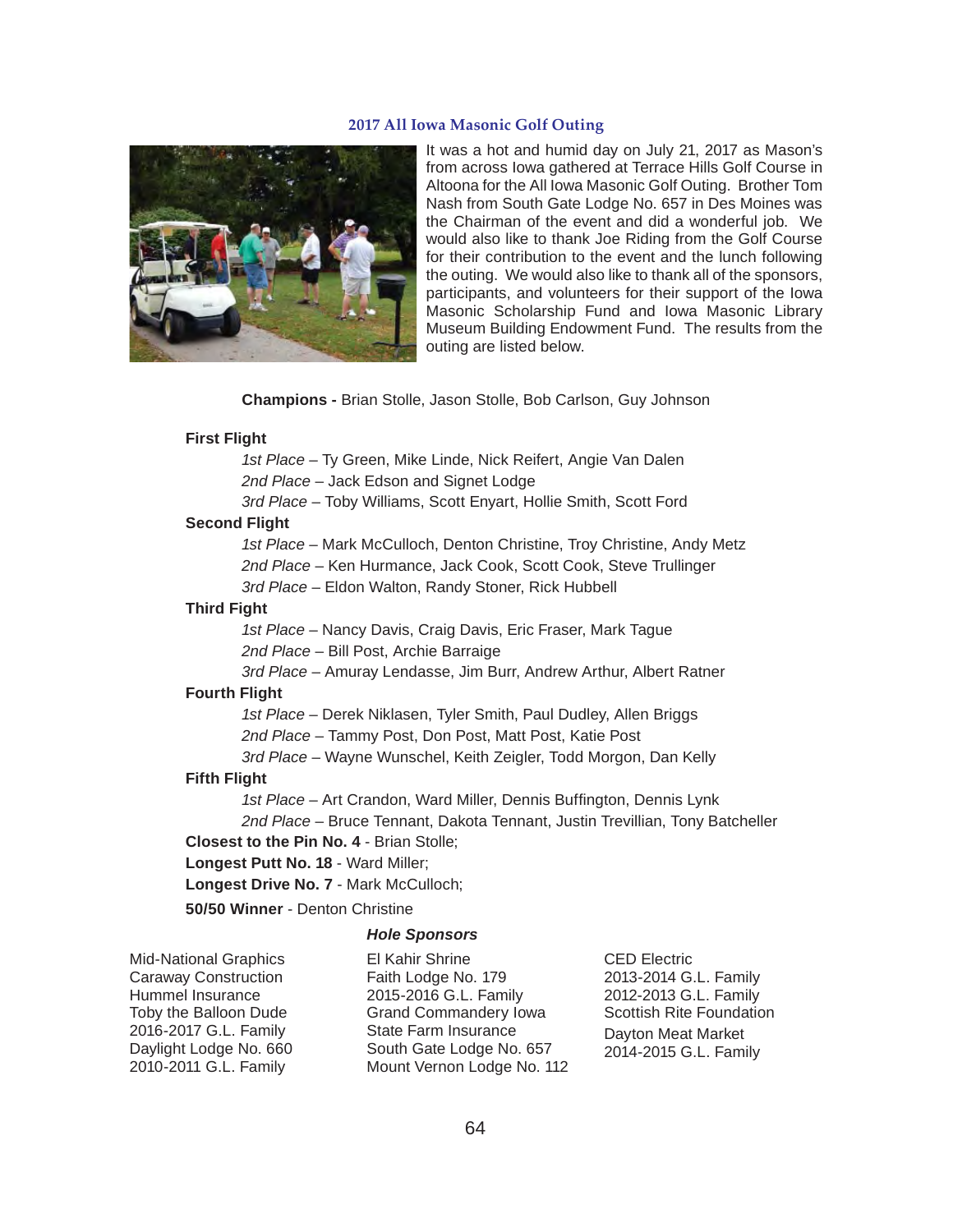#### **Junior Grand Warden Rick N. Mc Campbell**



Masons from across the state gathered at the Des Moines Scottish Rite Building to honor Junior Grand Warden Rick N. McCampbell. Crest City Lodge No. 522 hosted the reception. Breads, meat and cheese were served during the social hour.

The Masons moved to the Lodge Hall for the receiving and introduction of Grand and Past Grand Lodge Officers after Worshipful Master Mike McLain from Faith Lodge No. 179 in Mount Ayr had opened the lodge. Committeemen for the reception of Past and Present Grand Lodge Officers were Brothers Rusty Hill and Gene Hatfield. Grand Master Kenneth A. Hurmence was received and introduced with Brothers John A. "Jack" Cook Deputy Grand Master and Loren C. Stein Past Junior Grand Warden as committeemen. Junior Grand Warden McCampbell was received and introduced with Brothers Robert H. Erickson, Past Grand Master and Richard L. Bowersox Past Grand Treasurer as committeemen. Brother McCampbell and Senior Grand Warden William W. Post had a little fun before McCampbell thanked

everyone for being there. The honored brother was in the East as the Grand Lodge Officers closed Crest City Lodge No. 522.

While the Masons were in the Lodge, the ladies were entertained with a quilt program by Pam McCampbell. After the program was finished and the Lodge closed all moved to the tapestry room for lunch and a program. A delicious pulled pork and pulled chicken was on the menu for the luncheon. Right Worshipful Brother William R. Yungclas served as Master of Ceremonies. After lunch Rick and Tammy Post lit up the afternoon with dueling piano's. Grand Master Hurmence spoke about the Grand Master's program for the year and introduced the Grand Lodge Officers and the Past Grand Masters. The afternoon concluded with the Grand Chaplain Eric J. Sommermeyer giving the Benediction.

## **Prudence Lodge No. 205 Temple Rededication Ceremony**

**Algona, Iowa**

Grand Master Kenneth A. Hurmence and the Grand Lodge Officers were invited to Algona to conduct a Temple Dedication Ceremony for Prudence Lodge No. 205.

Grand Secretary Craig L. Davis led a practice for the Ceremony at 4:00 P.M. Worshipful Master Tom Nugent gave the invitation to Grand Master Hurmence to rededicate the Lodge. Grand Master Hurmence and the Grand Lodge Officers conducted the Temple Rededication Ceremony in due and ancient form. Junior Grand Deacon Richard J. Hofmeyer gave the tribute to public education "School Book Lecture" and Grand Tyler Monte L. Harris gave the tribute to the flag.

Tom Nugent was Orator and spoke about the history of Prudence Lodge No. 205 in Algona.

After the ceremony, everyone enjoyed a nice Roast Beef and Pork Supper prepared by Vickie's Catering and served by the Order of Eastern Star. After Dinner Brother Fritz Nielsen (90 years young) entertained all in attendance with his rendition of "Algona" a song about their hometown.

#### **Scholarship Thank You**

*Emily J. Campbell* – The funds will help me on my educational journey at Iowa State University where I will major in Agriculture Studies.

*Katherine Simpson* – It is such an honor to be recognized by an organization that does so much to help others. I appreciate your support and am grateful for the opportunity to represent the Grand Lodge of Iowa.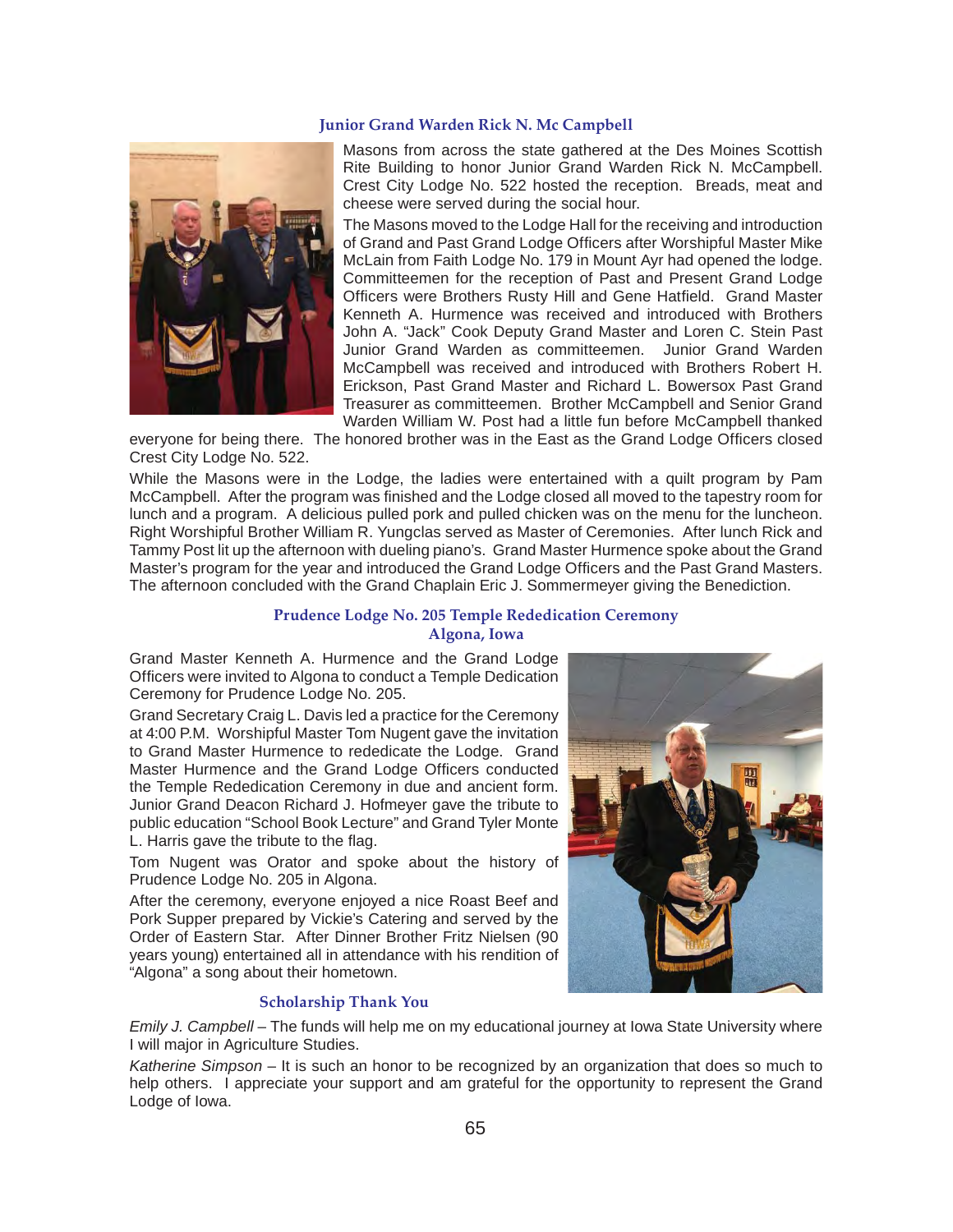#### **Brother Doug Mayland Raised**

Prudence Lodge No. 205 in Algona hosted a Third Degree Reception on June 22, 2017, where Brother Doug Mayland was raised to the Sublime Degree of a Master Mason. Worshipful Master Tom Nugent opened lodge and was in the East for the conferral of the first section and Arthur Pixler was Senior Deacon.

Grand Master Kenneth A. Hurmence was conducted to the East and accorded the Grand Honors. Grand Master Hurmence then introduced the Grand Lodge Officers. Grand Master Hurmence was in the East for the Second Section and Bruce Thomas Past Master gave the Charge.

The Grand Master presented Brother Mayland with his lapel pin and a set of his own working tools. Brother Mayland thanked everyone for being there and being part of his degree work. He also shared that he waited 59 years for his father to ask him to be a Mason and that his father waited 59 years for Doug to ask him to join Masonry. Brother Bill Peake preformed the funeral service for his father and mentioned



to Doug that if he gave a crooked smile, he might just make sure that he became a Mason. Doug sent Bill an Emogee with a crooked smile and now you know the rest of the story. Grand Master Hurmence talked about upcoming events and invited everyone to attend Grand Lodge. The Grand Lodge Officers closed the Lodge with Senior Grand Warden William W. Post in the East.

#### **Brother Willis Nelson Honored**

It was a beautiful early summer day as Exodus Lodge No. 342 at Exira held its annual Flag Day Breakfast Fundraiser at the Brayton Town Hall. There were approximately 120 persons served and



around \$700.00 raised. During the breakfast Brother Willis Nelson was presented with his 50 year membership certificate and pin from Past Masters Bruce Hoegh and Dwayne Bornholdt and Past Grand Chaplain Denny Heflin from Harlan presenting a 2016-17 Grand Master's pin. Many of Brother Nelson's family and close friends attended the event.

Pictured on the left are of Brother Willis Nelson receiving his 50 year membership certificate and pin from Past Masters Bruce Hoegh and Dwayne Bornholdt and Senior Warden Jerry Evans is holding the decorated cake with Masonic emblems.

#### **Hebron Lodge No. 374 By William C. Stocks Secretary**

On May 3rd Hebron Lodge No. 374 and Oelwein Chapter No. 45 Order of the Eastern Star held their annual scholarship dinner to honor their 2017 scholarship winners. Recipients of the Hebron Lodge

scholarships were Madison Jackson and Kaleb Huffman and for the Eastern Star scholarships were Justin Ritter and Joshua Peterson. The scholarship winners and their parents were guests at a dinner provided by the Masons and Eastern Star. The Oelwein Masonic Teacher of the Year, Justin Villont, an Oelwein art teacher, was honored. Ken Hurmence, Grand Master of Masons in Iowa, a retired teacher, was the featured speaker. He spoke on how much Masonry values education. He shared how his personal goals after graduating from high school were changed through circumstances of the times. Ken encouraged the graduates to pursue their future and education with open minds.

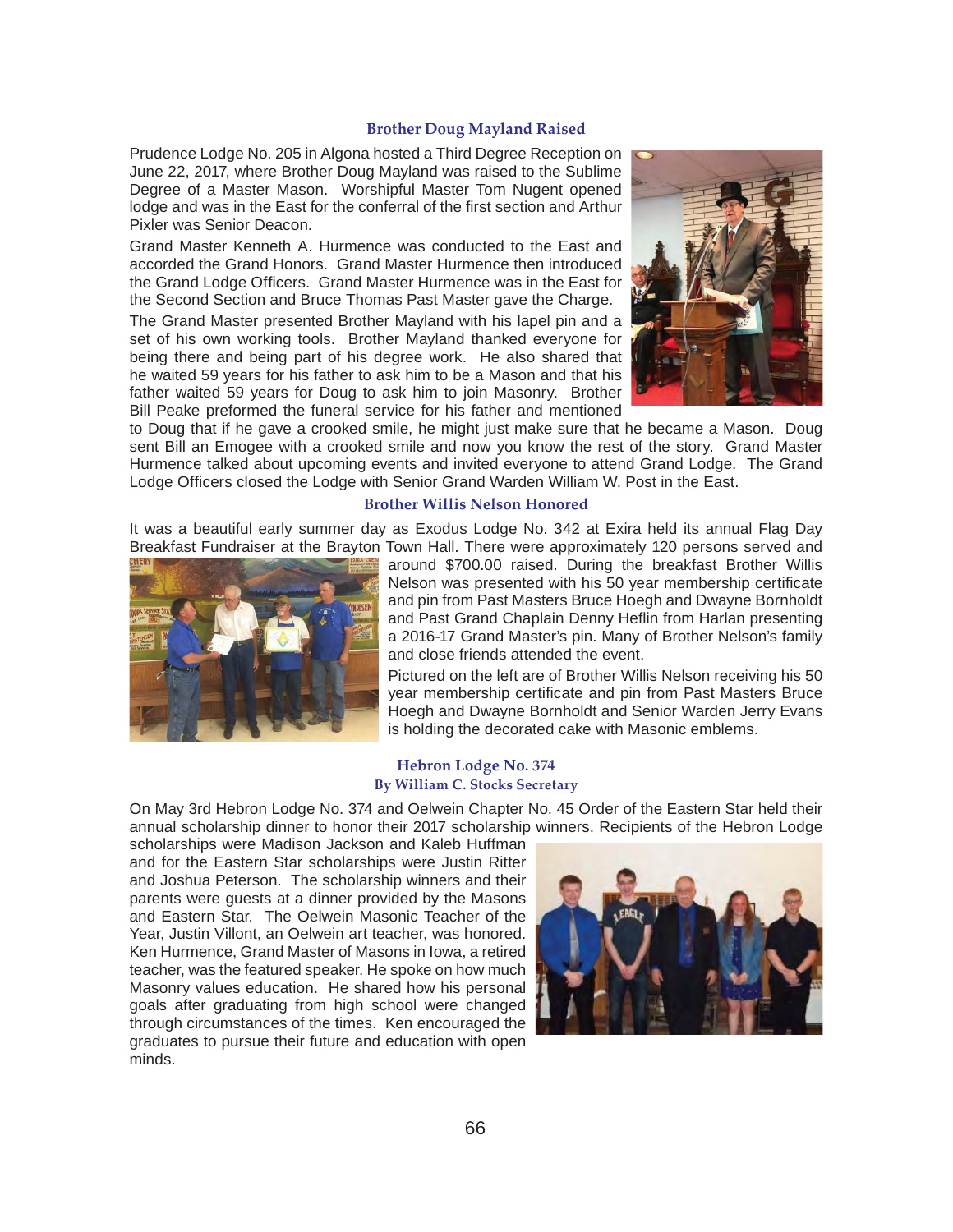#### **Brother Liam Bicsak is Raised at South Gate**

It was a special night at South Gate Lodge No. 657 in Des Moines on May 18 as Brother Liam Bicsak was raised to the Sublime Degree of a Master Mason. The social hour started at 4:00 P.M. with cookies and coffee.

Worshipful Master James McLaughlin opened lodge and Past Master Kirk Mitchell was in the East for the First Section, Drew Mathias was Senior Deacon. The Officers of South Gate Lodge did an outstanding job in the First Section. The Lodge went to refreshment and enjoyed a wonderful roast pork dinner prepared by Ken Sobocinski.

Grand and Past Grand Lodge Officers were received and introduced with Brothers Kirk Mitchell and Josh Swallow as Committeemen. Grand Master Kenneth A. Hurmence was received and introduced with Brothers Ken Sobocinski and Josh Swallow as Committeemen. The Grand Master assumed the East as the Grand lodge Officers conferred the Second Section. Senior Grand Deacon Robert W. White gave the Charge. Grand Master Hurmence presented Brother



Bicsak with his pin, his own working tools and a packet of information. Worshipful Master McLaughlin presented Brother Bicsak with his Apron and Enlightenment Course. Brother Liam thanked everyone for being there and being part of his degree. It was an emotional night for Brother Bicsak as he had wanted to be a Mason all his life.

Deputy Grand Master John A. "Jack" Cook and the Grand Lodge Officers then closed South Gate Lodge.

#### **Brother Doug Worden is Raised at Star Lodge No. 115**



On July 26th, brothers from across the state traveled to Star Lodge No. 115 in Madrid for a Third Degree for Brother Doug Worden.

Worshipful Master Brian Ahrens opened lodge and was in the East for the First Section, Kelly Bruce was Senior Deacon. The Officers of Star Lodge did an outstanding job conferring the First **Section** 

Grand Master Kenneth A. Hurmence was received and introduced and given the Private Grand Honors. Grand Master Hurmence then introduced the Grand Lodge Officers. The Grand Master assumed the East as the Grand Lodge Officers conferred the Second Section. Past Grand Treasurer Lane H. Shaver gave the Charge. Grand Master Hurmence presented Brother Worden with his pin, his own minature set of working tools and a packet of information. Brother Doug thanked everyone for being there, being part of his degree and expressed how excited

he was to learn and participate. A long standing tradition of the lodge is to have all in attendence introduce themselves and offer congratulations. Many of the brethen mentioned to Brother Doug that he has been a Mason by Nature all of his life.

Deputy Grand Master John A. "Jack" Cook and the Grand Lodge Officers then closed Star Lodge.

On August 4th, Brother Doug unexpectedly laid down his working tools. A Celebration of Life and Masonic Services were held August 12th.

### **Scholarship Thank You**

*Ryan Millikin* – It truly is an honor to be selected. It was fun talking with you and the other interviewers! This scholarship will help pay for my college education.

*Annie Cassutt* – Thank you for awarding me with a scholarship. I plan to use it to further my education. Your generosity is greatly appreciated.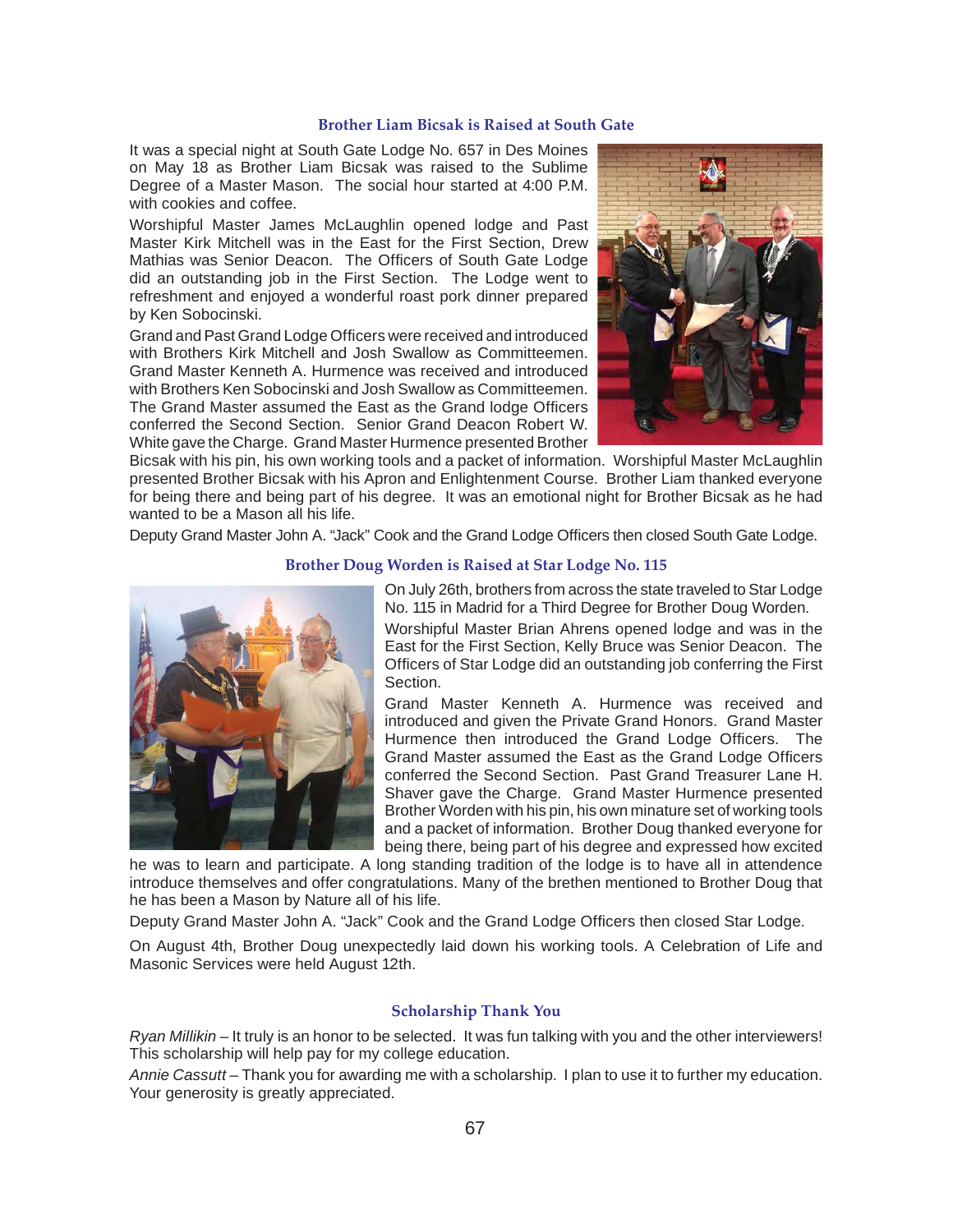#### **Jack Johnson Receives 50 Year Recognition**

Gloaming Lodge No. 482 in Milford recognized Past Master Jack Johnson for his 50 Years of service in the Masonic Fraternity. Brother Johnson was joined by his family for his 50 year certificate presentation. Brother Jack thanked Gloaming Lodge for the opportunity to enjoy the Masonic Fraternity and the support of his family.

Left to Right: (Sons) Chris, Tom, Zach (grandson), Brother Jack, Louis (son), and Worshipful Master Steve Clark



#### **Garrett Huismann Raised at Coin Lodge No. 394**

Coin Lodge No. 394 in Reinbeck hosted a Grand Lodge Reception and Third Degree for Brother Garrett Huismann. Following the Social Hour the Masons moved to the lodge room where Worshipful Master Frank Wyatt opened lodge. Brother Wyatt was in the East for the First Section conferral, and Brother Matt Wyatt was Senior Deacon.

The Masons joined their ladies in the dining room for a hamburger or pork dinner.

The Masons returned to the lodge room where the Grand and Past Grand Lodge Officers were received and introduced with Brothers Walt Miller and Bill Williams as Senior and Junior Committeemen. Most Worshipful Brother Ernie D. Shoup Grand Master of New Mexico was received

with Brothers Miller and Williams as Senior and Junior Committeemen. Grand Master Hurmence was received with Brothers Bill Williams and Walt Miller as Senior and Junior Committeemen. The Grand Lodge Officers conferred the Second Section of the Third Degree with Grand Master Hurmence in the East. Senior Grand Warden William W. Post gave the Charge. Garrett's father Mark presented him with his own Masonic Bible and a Masonic Ring. Grand Master Shoup also presented Garrett with his Grand Master's pin and challenge coin. Grand Master Hurmence presented Brother Huismann with his Lapel



pin, his own personal working tools, and other Items. Brother Huismann thanked everyone for being there and being a part of his degree.

Grand Master Shoup presented the lodge with a portrait of himself as Grand Master of New Mexico as well as pins and coins.

Worshipful Master Frank Wyatt presented both Grand Masters with a gift.

It was a special night, Brother Jack Shoup (Ernie's father) was serving as Worshipful Master this year and had been planning this night since last fall. Shortly after Brother Jack was installed as Worshipful Master, he lost his life after a brief battle with a brain tumor. The lodge members made sure that this night was as special as Brother Jack wanted it to be. Brother Jack was fortunate to have the opportunity to serve as Worshipful Master of his lodge the same year his son Ernie served as Grand Master of the Grand Lodge of New Mexico. "Well Done!" Brother Jack.

Grand Lodge Officers closed the lodge with Deputy Grand Master John A. "Jack" Cook in the East.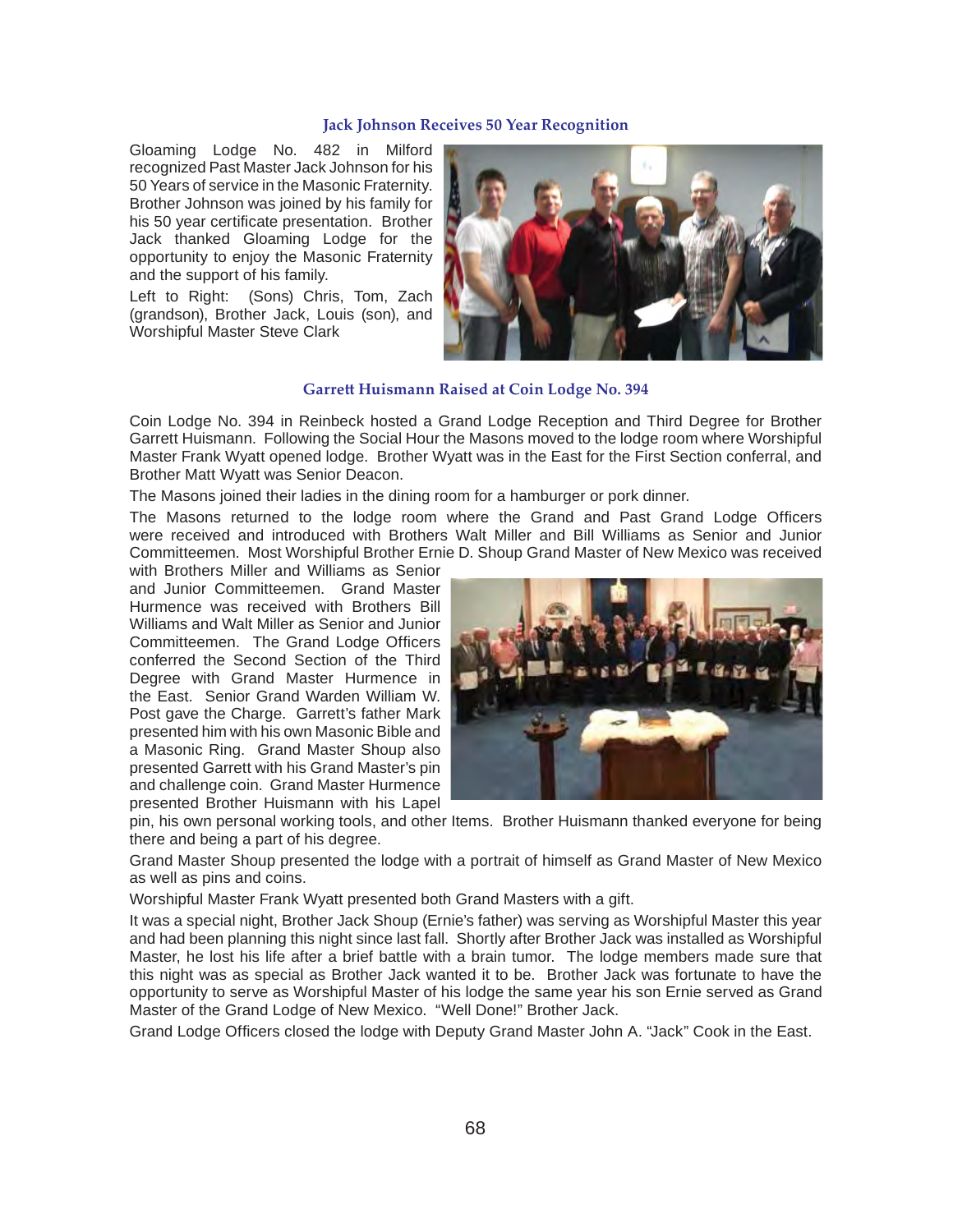#### **Vesper Lodge No. 223 in Onawa Present Scholarships**



*L to R, Lodge Master Adam Sutton, Paige Nichols, Kalena Holland, John Rahilly, and Jade Disney*

Brother Adam Sutton, Worshipful Master of Vesper Lodge No. 223 in Onawa presented the following graduating seniors from Monona County Schools with \$500 Scholarships on June 4, 2017, at the Lodge Hall. Page Nichols of Onawa, the daughter of Clint and Shannon Nichols. She will be attending the University of South Dakota in the fall to study Kinesiology and Exercise Science.

Kalena Holland is the daughter of Jeff and Tracy Holland of Onawa and will be going to Western Iowa Tech Community College to study Human Resource Management. John Rahilly is the son of Jodi Samuelson of Onawa. John plans to attend Western Iowa Tech for a Pre-Physical Therapy Program. Jade Disney plans to attend Iowa Western Community College then transfer to Wayne State College to continue

his education toward a career as a history teacher. His mother is Lina Schlictting of Onawa. Skyler McDermott is the daughter of Shane and Tracy McDermott of Anthon and attended the Maple Valley Schools. She will attend Morningside College and pursue a career and job that she feels will make a difference in her part of the world. (Skyler was unable to attend the Presentation Ceremony due to a previous family commitment.)

Lodge members entertained the winners and their families with special desserts and soft drinks following the presentation.

These 5 scholarships make a total of 46 scholarships given since the inception of this special project at Vesper Lodge in 2005. Leland Hathaway has been serving as chairman of the Selection and Presentation Committee since 2007.

Funds for this special Lodge Project are raised through donations and Breakfast Fundraisers served on the second and fourth Sunday mornings of October through March.

#### **Brother Leo C. Harrington Receives 75 Year Award**

Brothers Wade Sheeler and Garfield Berndt had the honor of presenting Brother Leo C. Harrington a 75 year membership certificate at his home in Newton on May 19th. Brother Harrington was raised in Newton Lodge No. 59 on May 29, 1942. Leo received his Masonic degrees prior to going into the United States Navy in World War II. He is 97 years old. Leo and his wife Marcia, a retired Newton school teacher live in their independent apartment at Park Center in Newton. Shown with Brother Harrington is Brother Garfield Berndt, who is one of the newest members of Newton Lodge No. 59, having been raised in August of 2016.



#### **Scholarship Thank You**

*Immaculate Edwin – I would like to thank you for your generous, financial support towards my higher* education.

*Margaret Peterson – I* am honored to be a recipient and it will be used to help finance my education at Mount Mercy University.

*Georgia Porter –* I am honored to have been selected as a recipient of this scholarship. I am thankful that my efforts have not gone unnoticed.

Jack Pieper – Thank you for the generous scholarship! It was very interesting to learn more about Freemasonry and the Grand Lodge of Iowa at the interview in March.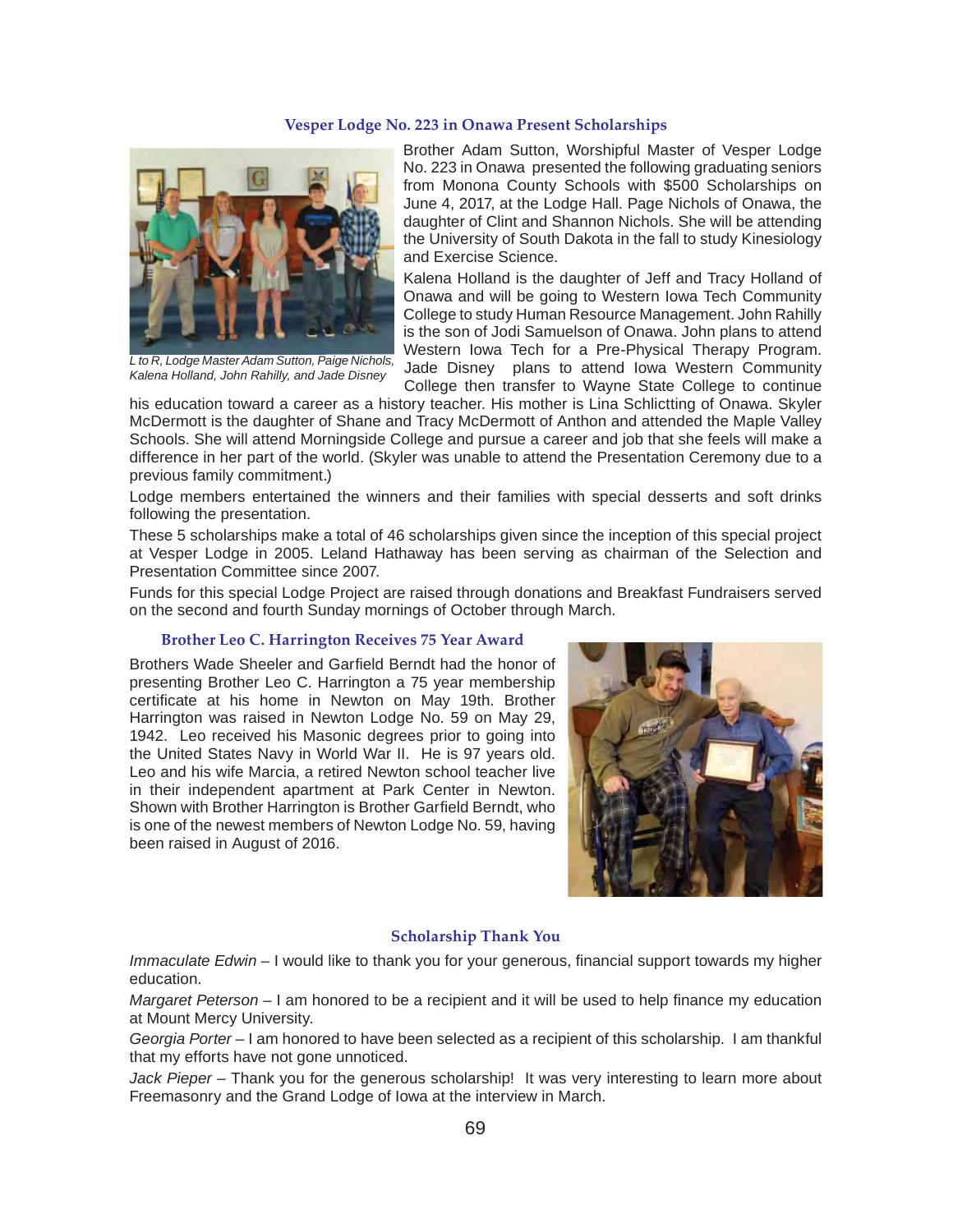#### **Interesting Additions to Our Collections By Bill Kreuger**

Over the course of the summer, we have had some very interesting additions to our library and museum collections. In the early part of June, Brother Mitch Conant, his wife Sharon and Mitch's cousin Kevin Koeberl donated some of their family related archival materials. Previously, in 2012, Brother Mitch had donated his mother's identification card from Germany which is dated 1943. His mother is Maria Josefa Conant, nee Koberl. This card was issued during the period of the Third Reich and it bears the symbol of "Deutsches Reich"



Maria Koberl Identification Card

on its cover. A reproduction of this card is currently on exhibit in our General History museum.



Maria Conant Passport

While Mitch was here, he had another item from his Uncle, Josef Koberl. This was a POW post card that was sent by Josef to his family in Germany while he was in prison in Russia after World War II. According to Mitch, his family was opposed to Hitler during a period that if you were caught it might lead to being sent to a concentration camp, or worse. Mitch's Uncle was caught and he was given the choice of either going to a concentration camp or to the Eastern Front to fight against the Russians. His Uncle chose the latter and was eventually captured by the Russians and sent to a POW camp.

The war in Europe ended in May 1945. For Mitch's Uncle, this was not to be, as he remained a prisoner of the Russians until well after the War ended. The POW

|                     | СОЮЗ ОБЩЕСТВ КРАСНОГО КРЕСТА и КРАСНОГО ПОЛУ- | <b>MECRUA CCCP</b>            |                                  |                                                 |
|---------------------|-----------------------------------------------|-------------------------------|----------------------------------|-------------------------------------------------|
|                     |                                               | Carta pealais du proganise de | Почтовая карточка военноплениого | <b><i><u>Economynt</u></i></b><br>Franz de nort |
| Kosy (Destinataire) |                                               |                               |                                  |                                                 |
| Kyza (Adresse)      |                                               | sentelden                     | ARTIC, ORDER, CANN., ANDERSON    |                                                 |
|                     | Drugger a can memorie of Robert Josef         |                               |                                  |                                                 |
|                     | Non du prisonnier de guerrell                 | Ud. S.S. P.                   |                                  |                                                 |
|                     | Постояний и дрес менинсилениесть              |                               |                                  |                                                 |
|                     | Adresse du prisonnier de guerra               |                               | Lage 7399-3'                     |                                                 |

POW Card

card that Mitch's cousin Kevin donated to us is dated September 8, 1947, almost two and a half years after the War.

Josef was eventually let out of prison and later immigrated to the United States. His son, Brother Keven Koeberl, is a Mason living in New York.

Mitch's wife, Sharon also donated several items that belonged to her grandfather, Harold H. Hoover, Sr. of Ohio. Her grandfather was also a Mason and a member of the Civil Air Patrol there. Two of the items include a 65 year membership pin from the Grand Lodge of Ohio, F. & A.M. Brother Hoover was a member of Mansfield Lodge No. 35 in Mansfield, Ohio. A second item is a photograph showing the presentation of his pin in March 2000. Brother Hoover passed away in 2002 at the age of 103.

Another interesting collection of items were donated by the El-Kahir Shrine of Cedar Rapids. In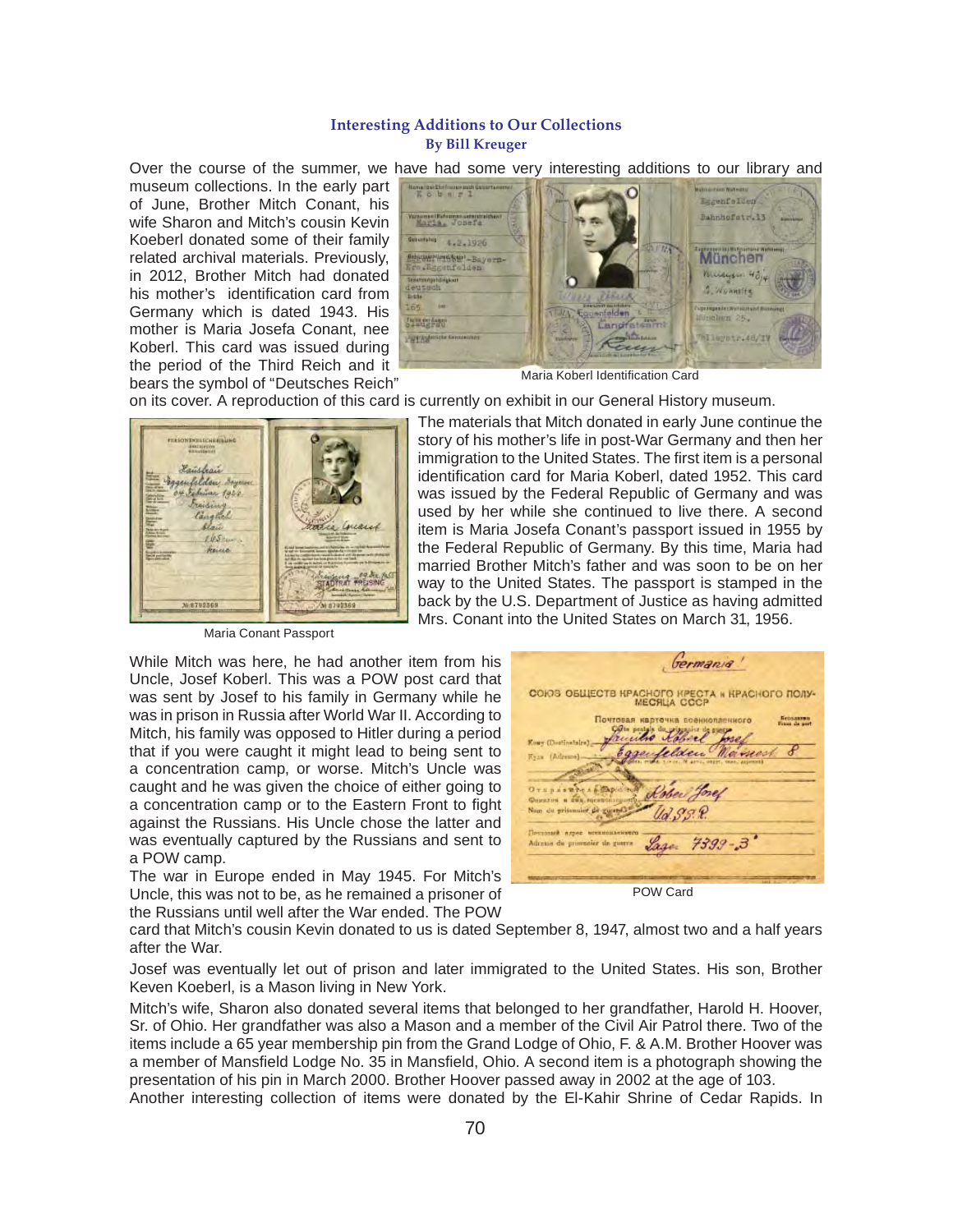

mid-June, we were given a number of items that had belonged to two Imperial Potentates from Cedar Rapids, Edwin Alderman (1908-1909) and Dr. Russell Anthony (1986-1987). This collection includes medallions, ribbons, ceramics and even a scale model automobile that is actually a whiskey bottle.

One of the more interesting items that I felt a connection with almost immediately is a silver commemorative engraving presented to Brother Edwin Alderman on March 13, 1909 to mark the corner-stone laying

Past Imperial Potentate Anthony's Model Oldsmobile

ceremony of the Murat Shrine Temple in Indianapolis, Indiana.

It so happens that my first professional job out of graduate school was working at the Indiana State Museum, then located on Alabama Street, near the Indianapolis City Market and Market Square

Arena (since torn down). I used to pass this strange looking mosque-like building almost every day to and from work. I remember that it was labeled the Murat Shrine Temple. At that point, I was not involved in Masonry and had no clear understanding of what the building was used for.

Fast forward 39 years later and it feels like I have come full circle. What a coincidence to have a commemorative plate from a building that was built over 100 years ago and that I used to pass by all the time. What makes this even more intriguing is the fact that a person from Cedar Rapids, my hometown now, had a significant role in the completion of this building. What a small world!



Murat Temple Engraving

It is hoped that many of these items will soon be placed on exhibit either in our gallery, or in one of our temporary exhibit cases in our hallway. We will try and keep you posted.

#### **Exira Masons (Exodus 342) and Exira Lions Club working together**

Members of Exodus Lodge and the Exira Lions Club have jointly hosted various events within the



Exira-Elk Horn community over the past several years. They served an appreciation breakfast for the 45 plus high school students of Exira-EHK School District involved in the Leo Leadership group sponsored by the Exira Lions Club. They have been doing this appreciation breakfast the first part of May for the last three years. The high school teachers are also guests.

These groups also serve a light meal at the "Exira's National Night Out" event on August 1, 2017. There was no cost for the meal only a free will offering. The Lion's

provided a sandwich and chips while Exodus Lodge served homemade desserts. They raised \$425 which they donated to the local fireman's group to help cover costs incurred from recent devastating fires that destroyed four business buildings on Exira's Main Street.

The two groups along with the above mentioned Leo Youth Club are currently planning a major benefit on October 15 for Tori's Angels Foundation. Tori's Angels is a group that raises funds to support the families of children who have life threatening conditions. Tori's Angels is located in Panora, Iowa.